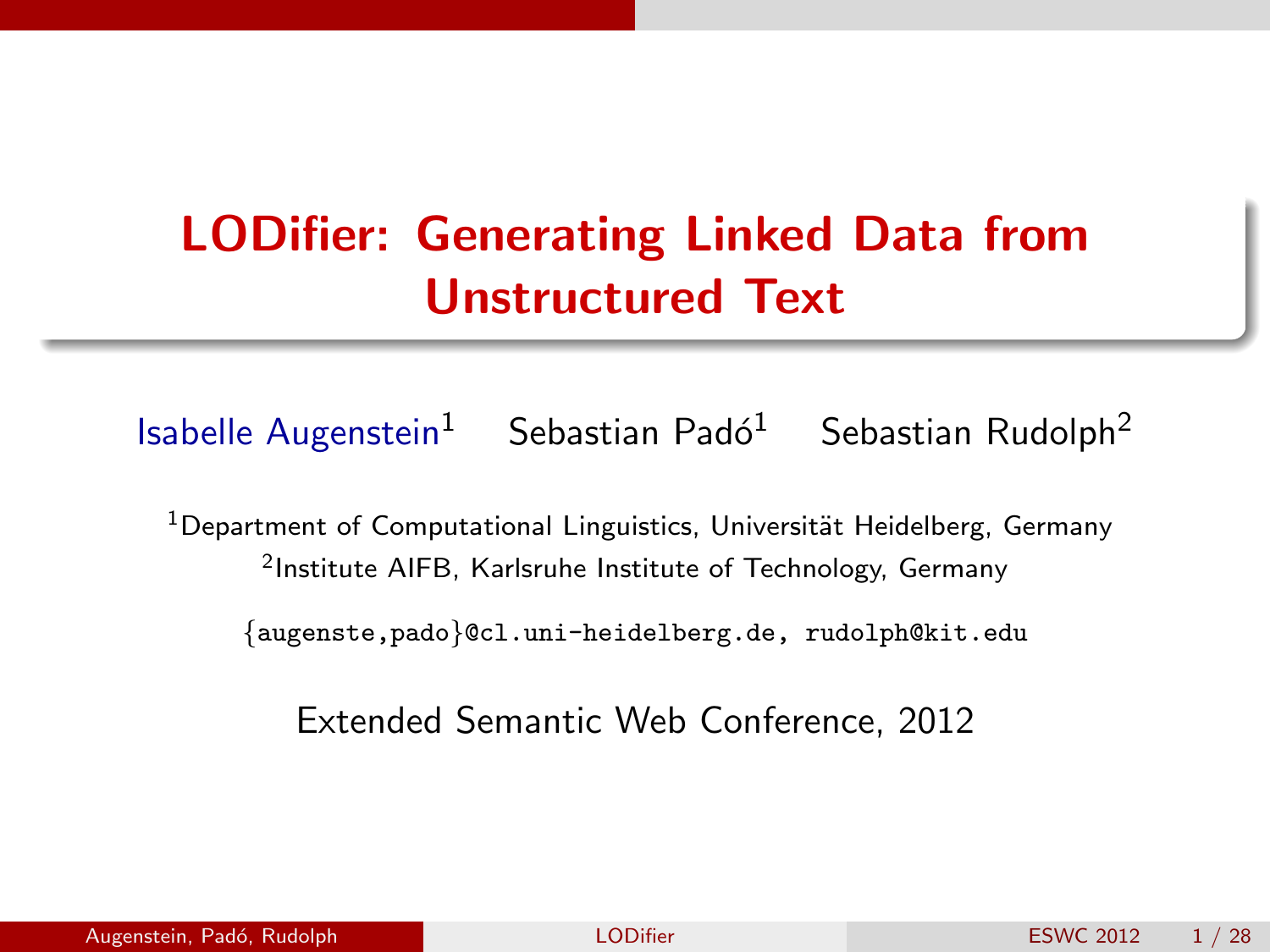#### **Outline**

#### **1** Motivation

- **2** The LODifier Architecture and Workflow
- <sup>3</sup> Evaluation in a Document Similarity Task
- **4** Conclusion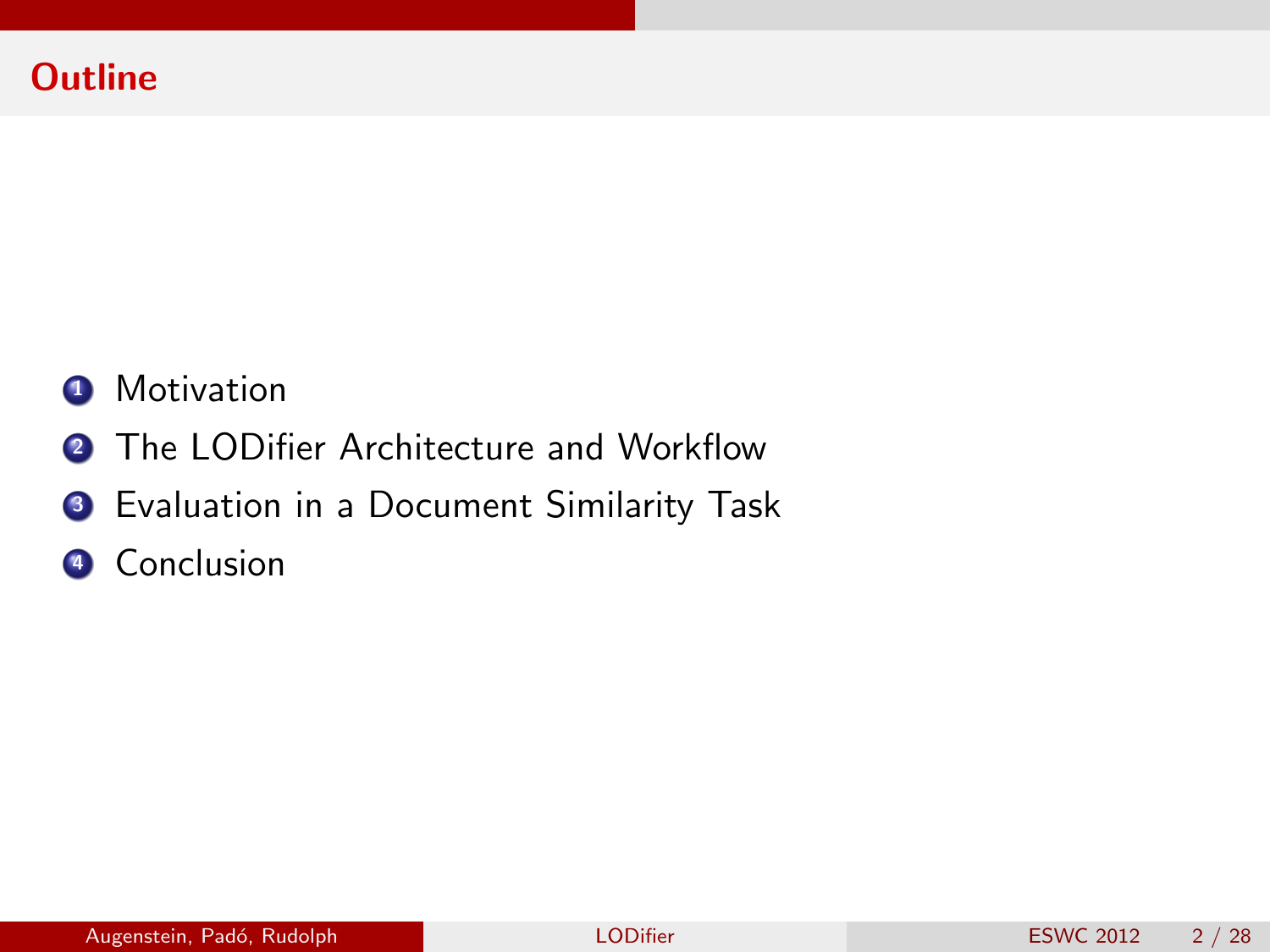#### Introduction

#### What?

- Represent information from NL text as Linked Data
- Creation of graph-based representation for **unstructured** plain text

Why?

- Task is easy for structured text, but quite challenging for unstructured text
- Most other approaches are very selective, e.g., extract only pre-defined relations
- Our approach translates the text in its entirety
- <span id="page-2-0"></span>Possible use cases: Domain-independent scenarios in which no pre-defined schema is available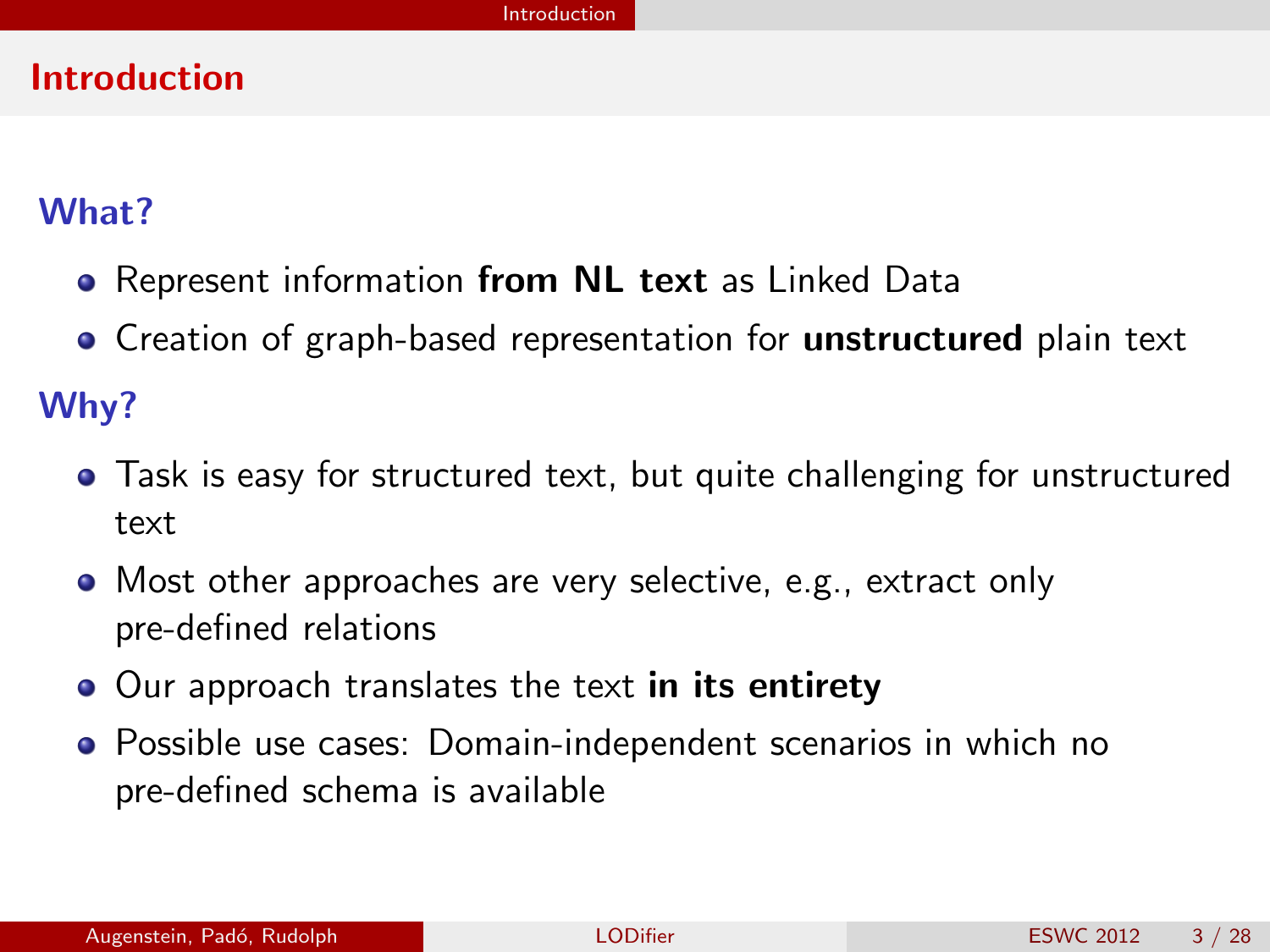#### Introduction

#### How?

- Use noise-tolerant NLP pipeline to analyze text
- **•** Translate result into RDF representation
- <span id="page-3-0"></span>Embed output in the LOD cloud by using vocabulary from DBPedia and Wordnet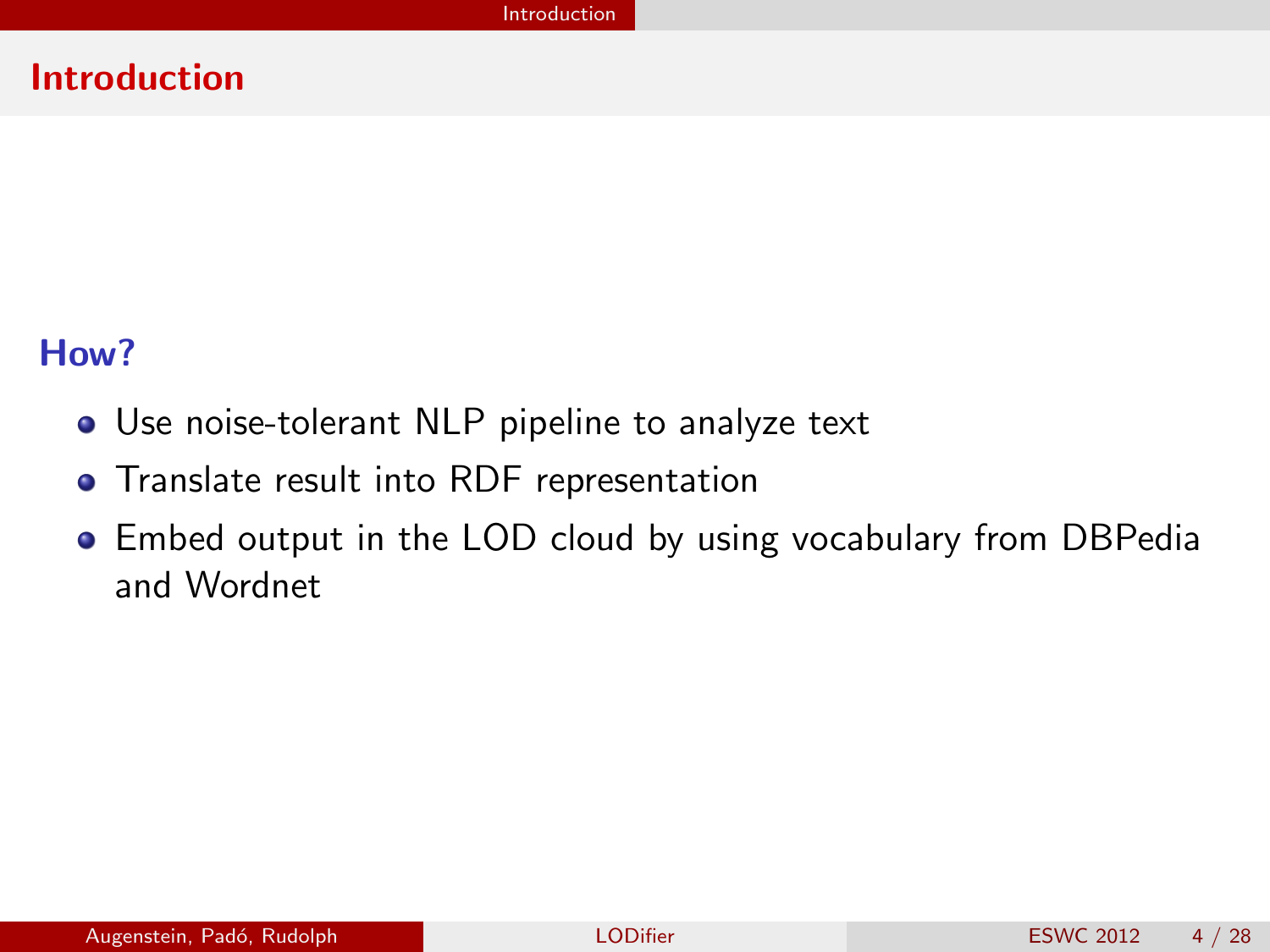<span id="page-4-0"></span>

[System](#page-4-0) [Overview Pipeline](#page-4-0)

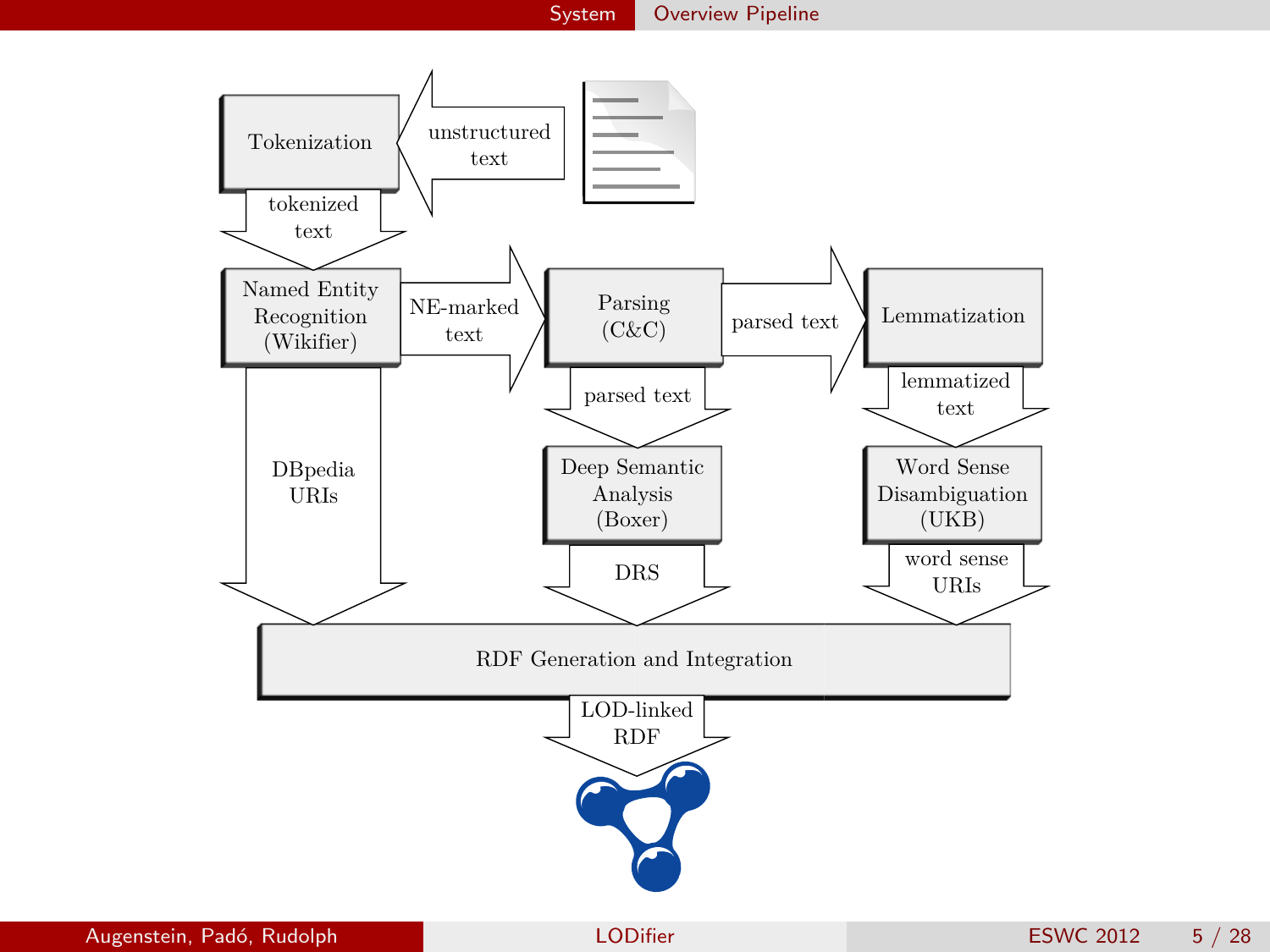#### NLP analysis steps (NER)

### Named Entity Recognition (Wikifier  $1$ ):

- Named entities are recognized using Wikifier
- Wikifier finds Wikipedia links for named entities
- Wikipedia URLs are converted to DBPedia URIs

The New York Times reported that John McCarthy died. He invented the programming language LISP.

<span id="page-5-0"></span>Figure: Test sentences

[[The New York Times]] reported that [[John McCarthy (computer scientist)|John McCarthy]] died. He invented the [[Programming language|programming language]] [[Lisp (programming language)| Lisp]].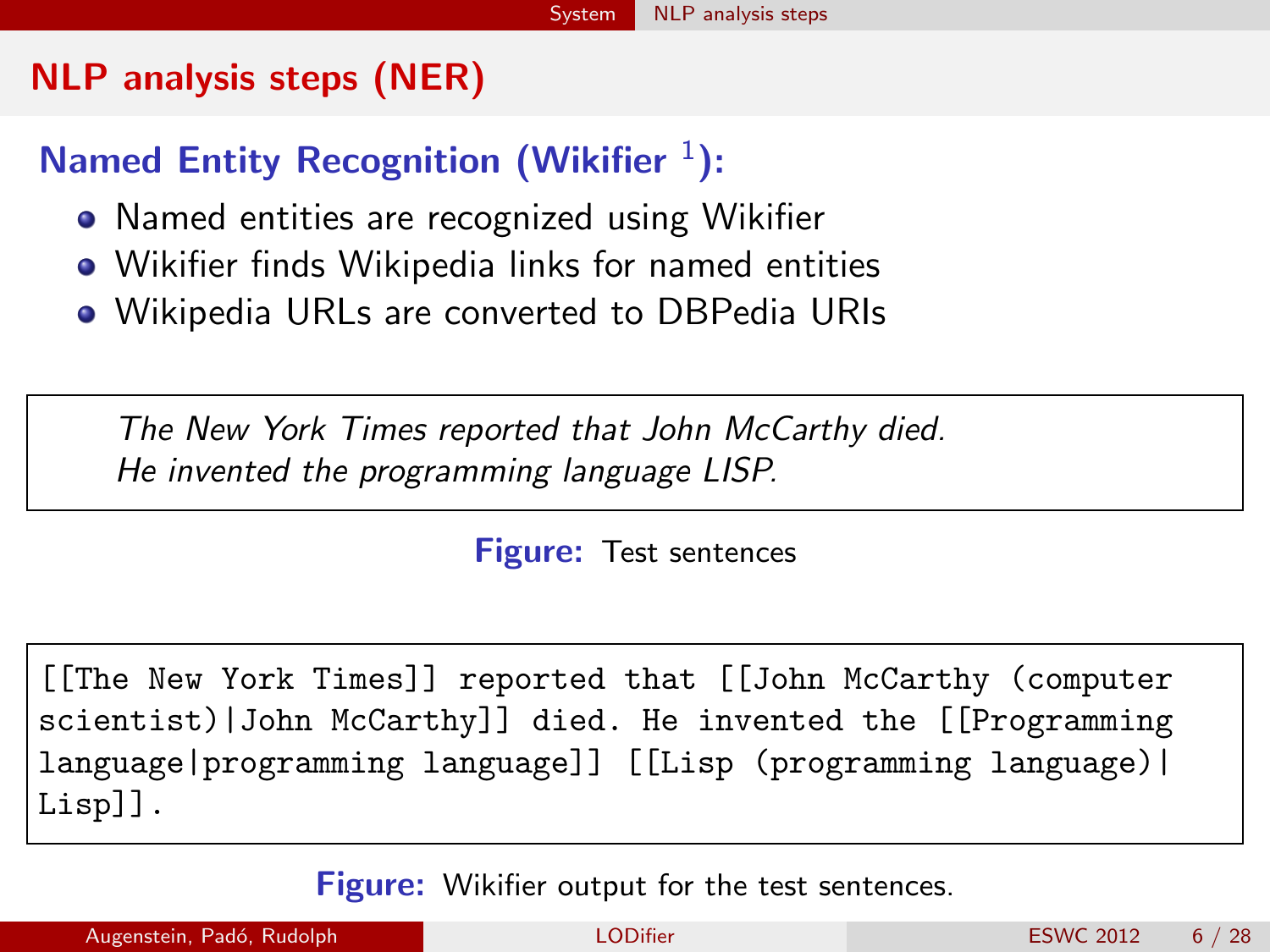#### NLP analysis steps (WSD)

### Word Sense Disambiguation (UKB  $^2$ )):

- Words are disambiguated using UKB, an unsupervised graph-based WSD tool
- **Q. UKB finds WordNet links for word senses**
- UKB output is converted to RDF WordNet URIs

| $ctx_0 w1 00965687-v!!$ report |                                             |
|--------------------------------|---------------------------------------------|
| $ctx_0 w4 00358431-v!!$ die    |                                             |
| ctx 1 w7 01634424-v !! invent  |                                             |
|                                | ctx_1 w9 06898352-n !! programming_language |
| ctx_1 w10 06901936-n !! lisp   |                                             |

<span id="page-6-0"></span>Figure: UKB output for the test sentences.

 $^2$ http://ixa $2.\,\mathrm{si.ehu.}$ es/ukb/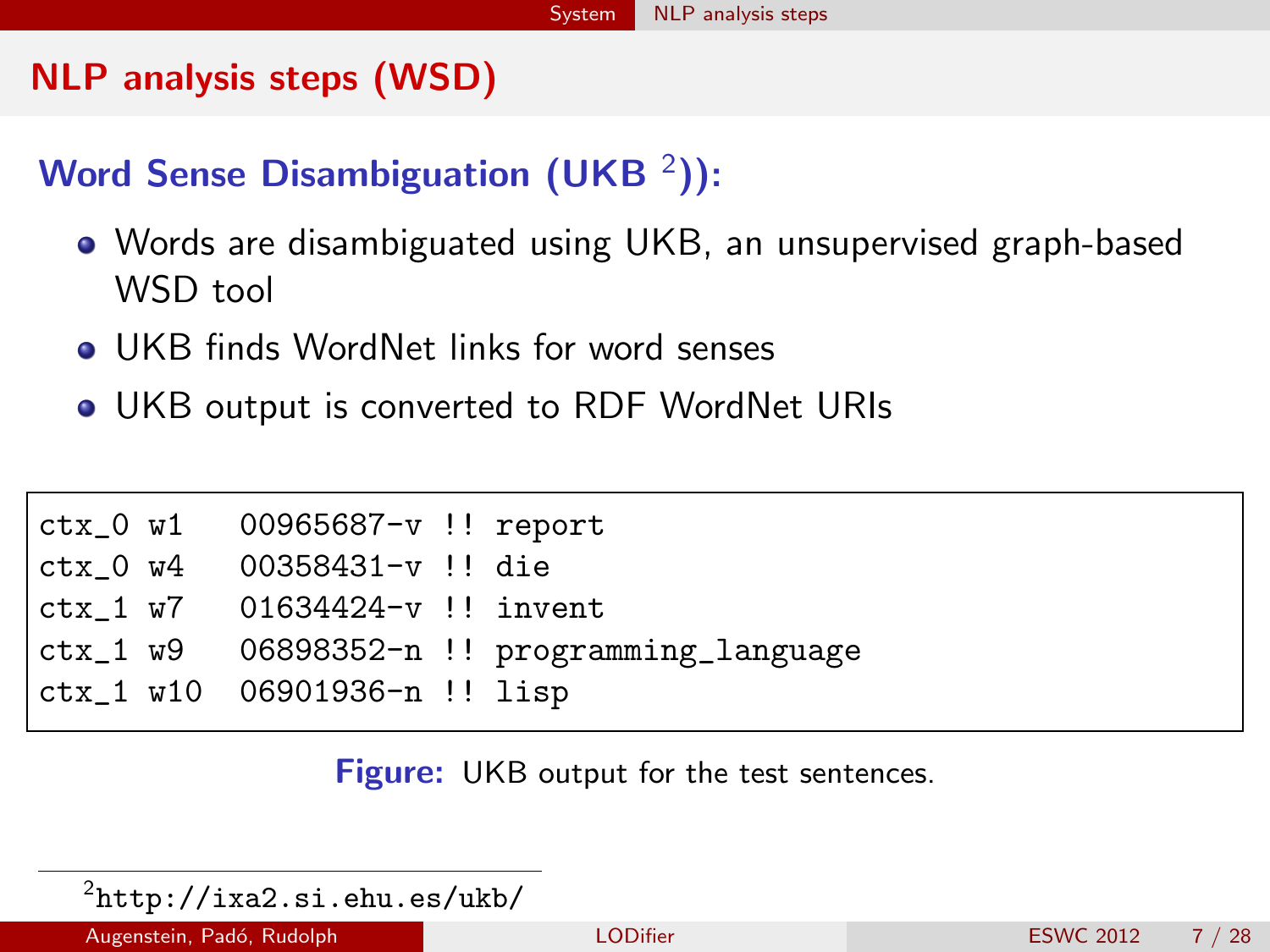#### NLP analysis steps (Parsing and Semantic Analysis)

Parsing  $(C\&C<sup>3</sup>)$ :

- **•** Sentences are parsed with the C&C parser
- **•** The C&C parser is a statistical parser that uses the combined categorial grammar (CCG)
- CCG is a semantically motivated grammar, making it suitable for further semantic analysis

### Deep Semantic Analysis (Boxer<sup>4</sup>):

- Boxer builds on the output of C&C and produces discourse representation structures (DRSs)
- DRSs model the meaning of texts in terms of the relevant entities (discourse referents) and relations between them (conditions)

Augenstein, Padó, Rudolph **[LODifier](#page-0-0)** LODifier ESWC 2012 8 / 28

 $^3$ <http://svn.ask.it.usyd.edu.au/trac/candc/>

<span id="page-7-0"></span><sup>4</sup> <http://svn.ask.it.usyd.edu.au/trac/candc/wiki/boxer>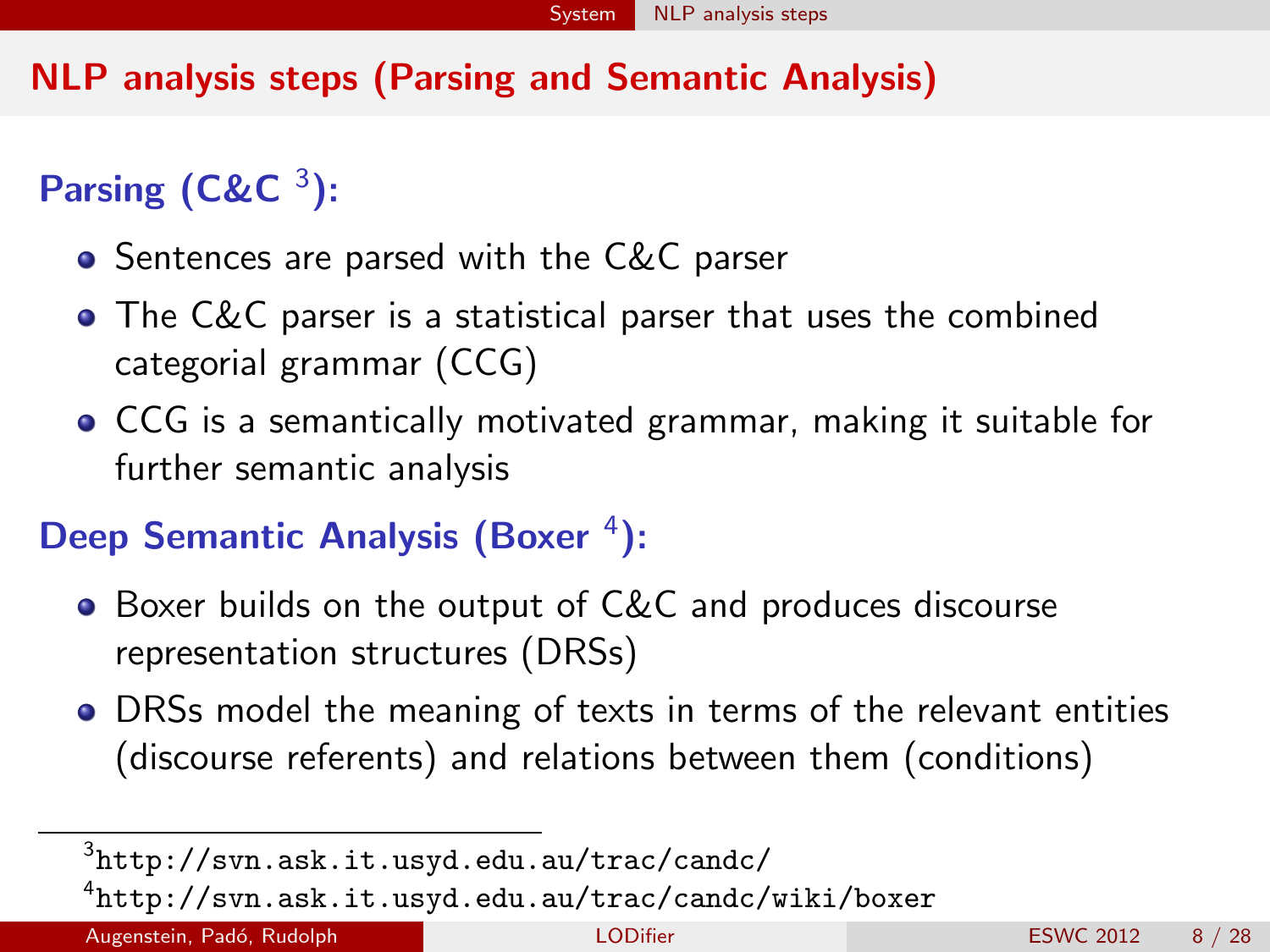

<span id="page-8-0"></span>Figure: Boxer output for the example sentences

|  | Augenstein, Padó, Rudolph | <b>LODifier</b> | 9/28<br><b>ESWC 2012</b> |
|--|---------------------------|-----------------|--------------------------|
|--|---------------------------|-----------------|--------------------------|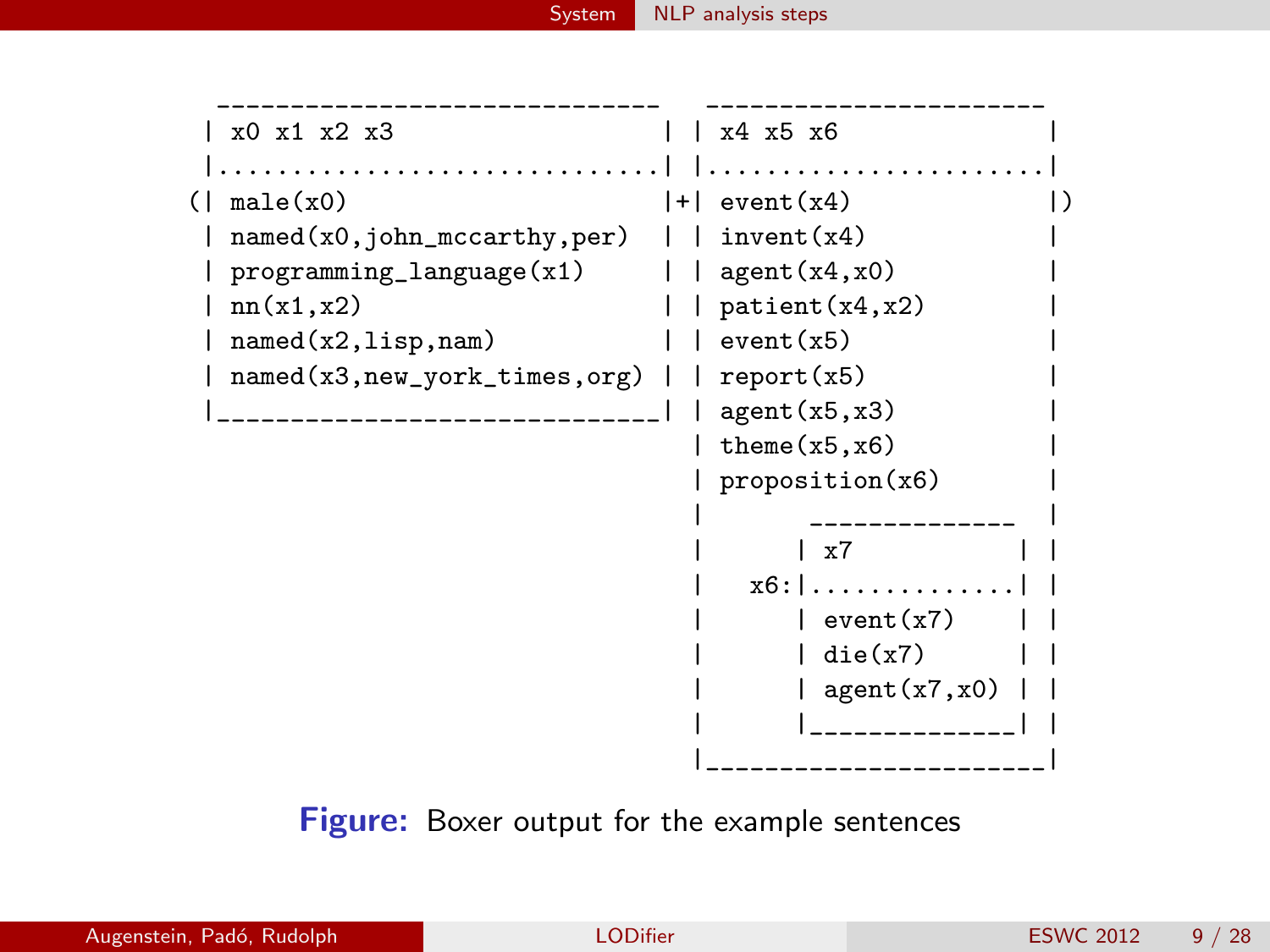```
_:var0x0 drsclass:named ne:john_mccarthy ;
        rdf:type drsclass:male , foaf:Person ;
        owl:sameAs dbpedia:John_McCarthy_(computer_scientist) .
_:var0x1 rdf:type class:programming_language ;
        owl:sameAs dbpedia:Programming_language .
_:var0x2 drsrel:nn _:var0x1 .
_:var0x2 drsclass:named ne:lisp ;
        owl:sameAs dbpedia:Lisp_(programming_language) .
_:var0x3 drsclass:named ne:the_new_york_times ;
        owl:sameAs dbpedia:The_New_York_Times .
_:var0x4 rdf:type drsclass:event , wn30:wordsense-invent-verb-2 .
        drsrel:agent _:var0x0 ; drsrel:patient _:var0x2 .
_:var0x5 rdf:type drsclass:event , wn30:wordsense-report-verb-3 ;
        drsrel:agent :var0x3 : drsrel:theme :var0x6.
_:var0x6 rdf:type drsclass:proposition , reify:proposition , reify:conjunction ;
        reify:conjunct [ rdf:subject _:var0x7 ;
                          rdf:predicate rdf:type ;
                          rdf:object drsclass:event . ]
        reify:conjunct [ rdf:subject _:var0x7 ;
                          rdf:predicate rdf:type ;
                          rdf:object wn30:wordsense-die-verb-1 . ]
        reify:conjunct [ rdf:subject _:var0x7 ;
                          rdf:predicate drsrel:agent ;
                          rdf:object _:var0x0 . ]
```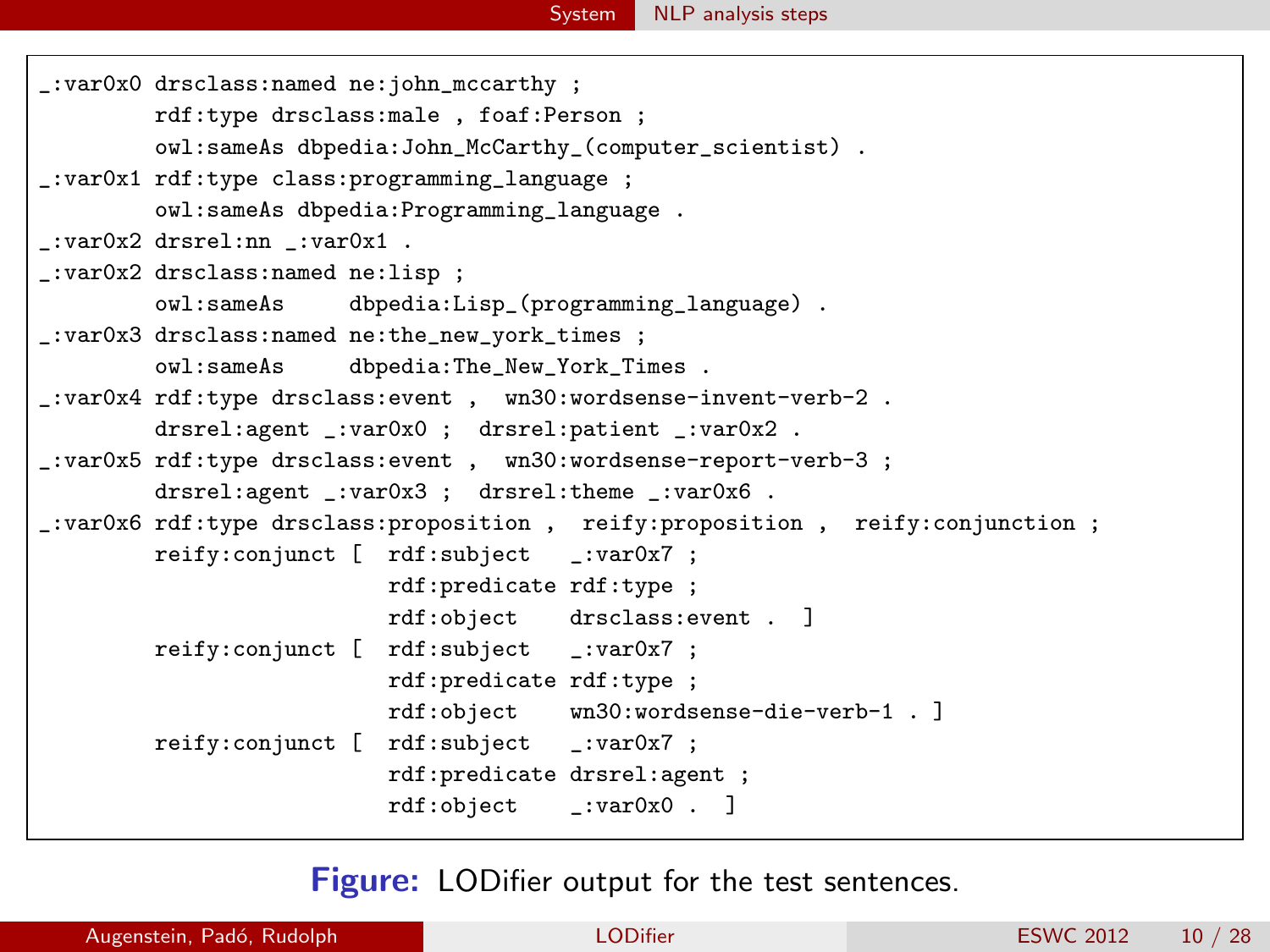```
_:var0x0 drsclass:named ne:john_mccarthy ;
        rdf:type drsclass:male , foaf:Person ;
        owl:sameAs dbpedia:John_McCarthy_(computer_scientist) .
_:var0x1 rdf:type class:programming_language ;
        owl:sameAs dbpedia:Programming_language .
_:var0x2 drsrel:nn _:var0x1 .
_:var0x2 drsclass:named ne:lisp ;
        owl:sameAs dbpedia:Lisp_(programming_language) .
_:var0x3 drsclass:named ne:the_new_york_times ;
        owl:sameAs dbpedia:The_New_York_Times .
_:var0x4 rdf:type drsclass:event , wn30:wordsense-invent-verb-2 .
        drsrel:agent _:var0x0 ; drsrel:patient _:var0x2 .
_:var0x5 rdf:type drsclass:event , wn30:wordsense-report-verb-3 ;
        drsrel:agent :var0x3 : drsrel:theme :var0x6.
_:var0x6 rdf:type drsclass:proposition , reify:proposition , reify:conjunction ;
        reify:conjunct [ rdf:subject _:var0x7 ;
                          rdf:predicate rdf:type ;
                          rdf:object drsclass:event . ]
        reify:conjunct [ rdf:subject _:var0x7 ;
                          rdf:predicate rdf:type ;
                          rdf:object wn30:wordsense-die-verb-1 . ]
        reify:conjunct [ rdf:subject _:var0x7 ;
                          rdf:predicate drsrel:agent ;
                          rdf:object _:var0x0 . ]
```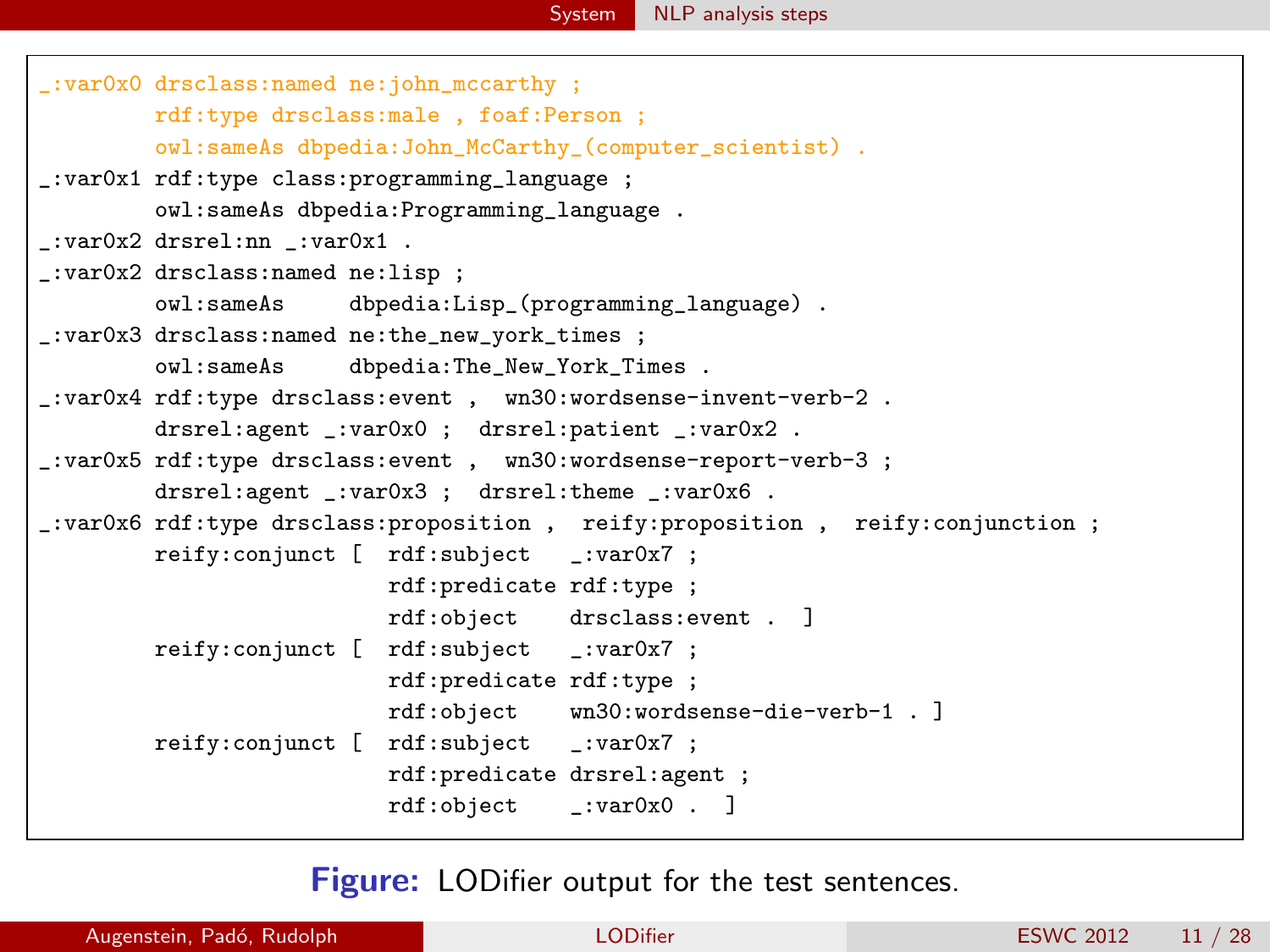```
SystemNLP analysis steps
```

```
_:var0x0 drsclass:named ne:john_mccarthy ;
        rdf:type drsclass:male , foaf:Person ;
        owl:sameAs dbpedia:John_McCarthy_(computer_scientist) .
_:var0x1 rdf:type class:programming_language ;
        owl:sameAs dbpedia:Programming_language .
_:var0x2 drsrel:nn _:var0x1 .
_:var0x2 drsclass:named ne:lisp ;
        owl:sameAs dbpedia:Lisp_(programming_language) .
_:var0x3 drsclass:named ne:the_new_york_times ;
        owl:sameAs dbpedia:The_New_York_Times .
_:var0x4 rdf:type drsclass:event , wn30:wordsense-invent-verb-2 .
        drsrel:agent _:var0x0 ; drsrel:patient _:var0x2 .
_:var0x5 rdf:type drsclass:event , wn30:wordsense-report-verb-3 ;
        drsrel:agent :var0x3 : drsrel:theme :var0x6.
_:var0x6 rdf:type drsclass:proposition , reify:proposition , reify:conjunction ;
        reify:conjunct [ rdf:subject _:var0x7 ;
                          rdf:predicate rdf:type ;
                          rdf:object drsclass:event . ]
        reify:conjunct [ rdf:subject _:var0x7 ;
                          rdf:predicate rdf:type ;
                          rdf:object wn30:wordsense-die-verb-1 . ]
        reify:conjunct [ rdf:subject _:var0x7 ;
                          rdf:predicate drsrel:agent ;
                          rdf:object _:var0x0 . ]
```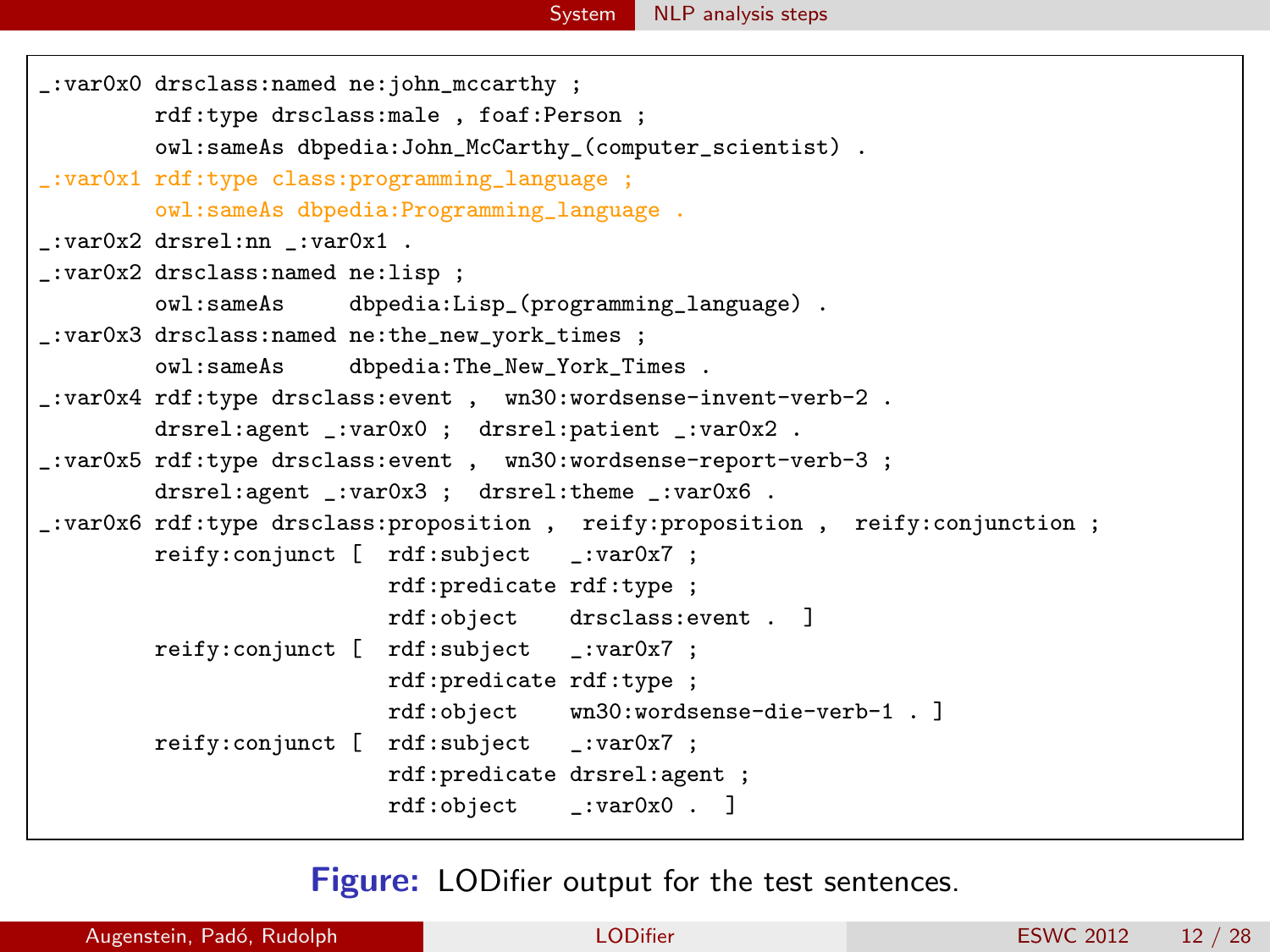```
_:var0x0 drsclass:named ne:john_mccarthy ;
        rdf:type drsclass:male , foaf:Person ;
        owl:sameAs dbpedia:John_McCarthy_(computer_scientist) .
_:var0x1 rdf:type class:programming_language ;
        owl:sameAs dbpedia:Programming_language .
_:var0x2 drsrel:nn _:var0x1 .
_:var0x2 drsclass:named ne:lisp ;
        owl:sameAs dbpedia:Lisp_(programming_language) .
_:var0x3 drsclass:named ne:the_new_york_times ;
        owl:sameAs dbpedia:The_New_York_Times .
_:var0x4 rdf:type drsclass:event , wn30:wordsense-invent-verb-2 .
        drsrel:agent :var0x0 : drsrel:patient :var0x2 .
_:var0x5 rdf:type drsclass:event , wn30:wordsense-report-verb-3 ;
        drsrel:agent :var0x3 : drsrel:theme :var0x6.
_:var0x6 rdf:type drsclass:proposition , reify:proposition , reify:conjunction ;
        reify:conjunct [ rdf:subject _:var0x7 ;
                          rdf:predicate rdf:type ;
                          rdf:object drsclass:event . ]
        reify:conjunct [ rdf:subject _:var0x7 ;
                          rdf:predicate rdf:type ;
                          rdf:object wn30:wordsense-die-verb-1 . ]
        reify:conjunct [ rdf:subject _:var0x7 ;
                          rdf:predicate drsrel:agent ;
                          rdf:object _:var0x0 . ]
```
<span id="page-12-0"></span>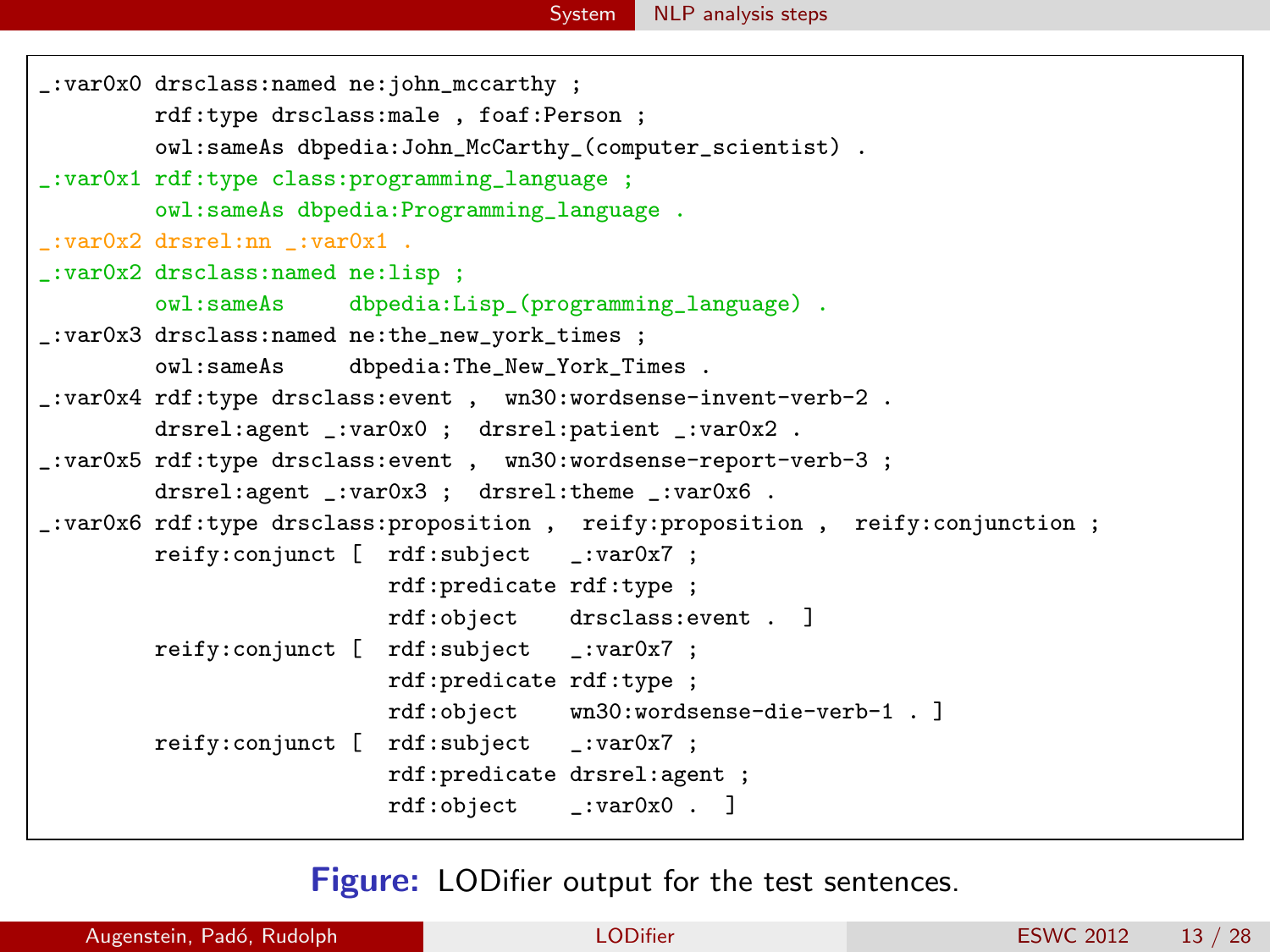```
_:var0x0 drsclass:named ne:john_mccarthy ;
        rdf:type drsclass:male , foaf:Person ;
        owl:sameAs dbpedia:John_McCarthy_(computer_scientist) .
_:var0x1 rdf:type class:programming_language ;
        owl:sameAs dbpedia:Programming_language .
_:var0x2 drsrel:nn _:var0x1 .
_:var0x2 drsclass:named ne:lisp ;
        owl:sameAs dbpedia:Lisp_(programming_language) .
_:var0x3 drsclass:named ne:the_new_york_times ;
        owl:sameAs dbpedia:The_New_York_Times .
_:var0x4 rdf:type drsclass:event , wn30:wordsense-invent-verb-2 .
        drsrel:agent _:var0x0 ; drsrel:patient _:var0x2 .
_:var0x5 rdf:type drsclass:event , wn30:wordsense-report-verb-3 ;
        drsrel:agent :var0x3 : drsrel:theme :var0x6.
_:var0x6 rdf:type drsclass:proposition , reify:proposition , reify:conjunction ;
        reify:conjunct [ rdf:subject _:var0x7 ;
                          rdf:predicate rdf:type ;
                          rdf:object drsclass:event . ]
        reify:conjunct [ rdf:subject _:var0x7 ;
                          rdf:predicate rdf:type ;
                          rdf:object wn30:wordsense-die-verb-1 . ]
        reify:conjunct [ rdf:subject _:var0x7 ;
                          rdf:predicate drsrel:agent ;
                          rdf:object _:var0x0 . ]
```
<span id="page-13-0"></span>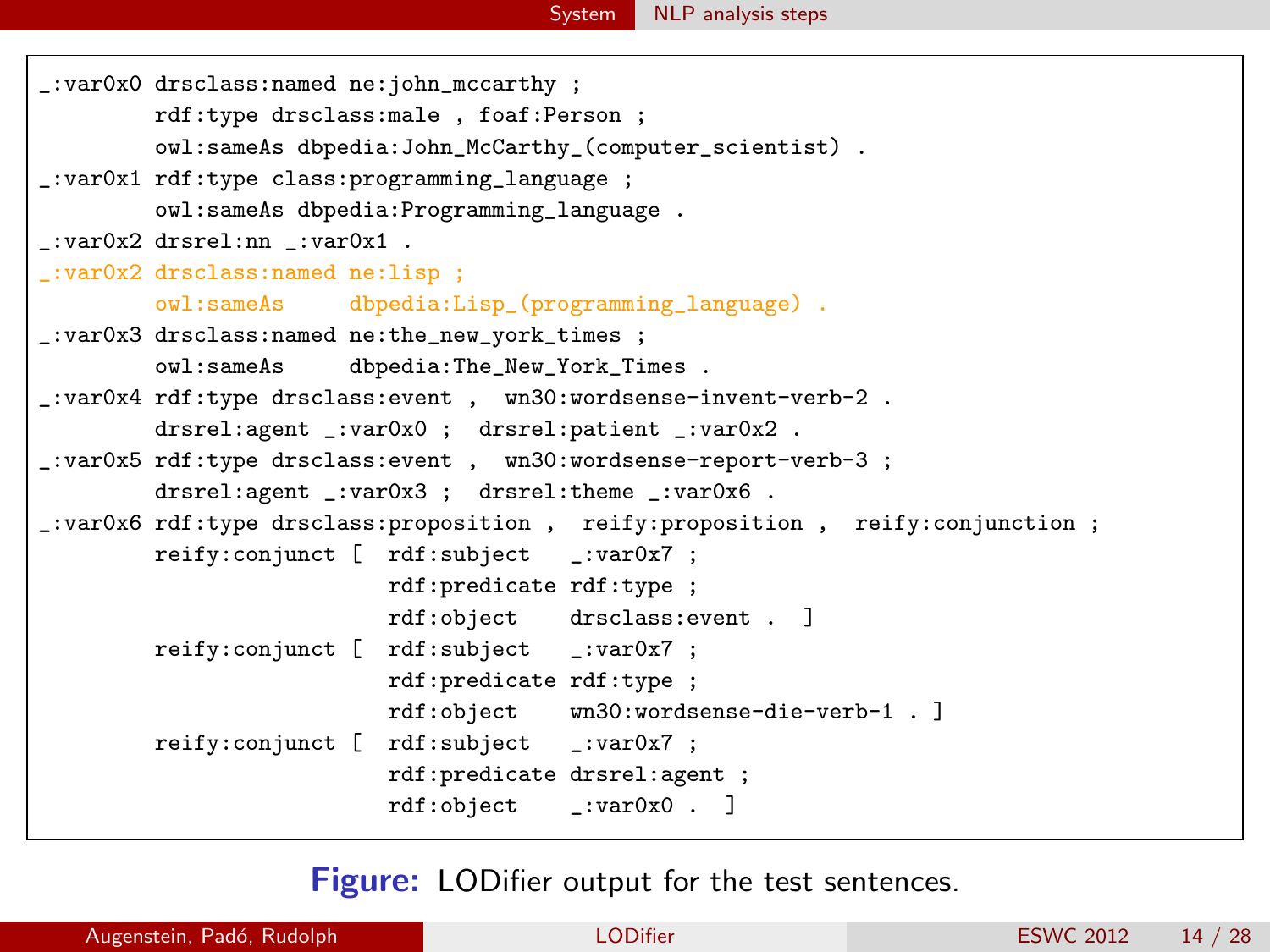```
_:var0x0 drsclass:named ne:john_mccarthy ;
        rdf:type drsclass:male , foaf:Person ;
        owl:sameAs dbpedia:John_McCarthy_(computer_scientist) .
_:var0x1 rdf:type class:programming_language ;
        owl:sameAs dbpedia:Programming_language .
_:var0x2 drsrel:nn _:var0x1 .
_:var0x2 drsclass:named ne:lisp ;
        owl:sameAs dbpedia:Lisp_(programming_language) .
_:var0x3 drsclass:named ne:the_new_york_times ;
        owl:sameAs dbpedia:The_New_York_Times .
_:var0x4 rdf:type drsclass:event , wn30:wordsense-invent-verb-2 .
        drsrel:agent _:var0x0 ; drsrel:patient _:var0x2 .
_:var0x5 rdf:type drsclass:event , wn30:wordsense-report-verb-3 ;
        drsrel:agent :var0x3 : drsrel:theme :var0x6.
_:var0x6 rdf:type drsclass:proposition , reify:proposition , reify:conjunction ;
        reify:conjunct [ rdf:subject _:var0x7 ;
                          rdf:predicate rdf:type ;
                          rdf:object drsclass:event . ]
        reify:conjunct [ rdf:subject _:var0x7 ;
                          rdf:predicate rdf:type ;
                          rdf:object wn30:wordsense-die-verb-1 . ]
        reify:conjunct [ rdf:subject _:var0x7 ;
                          rdf:predicate drsrel:agent ;
                          rdf:object _:var0x0 . ]
```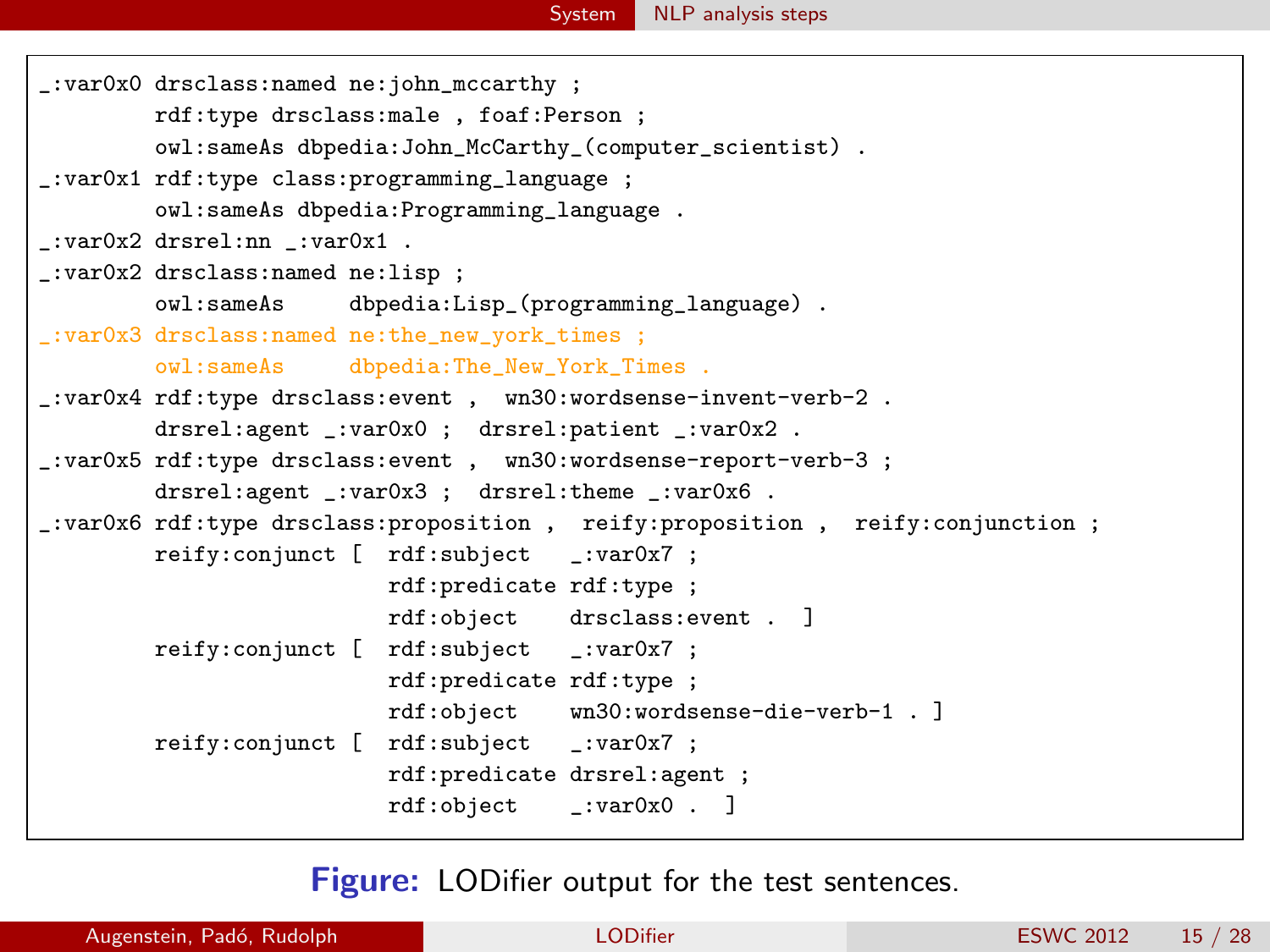

```
_:var0x0 drsclass:named ne:john_mccarthy ;
        rdf:type drsclass:male , foaf:Person ;
        owl:sameAs dbpedia:John_McCarthy_(computer_scientist) .
_:var0x1 rdf:type class:programming_language ;
        owl:sameAs dbpedia:Programming_language .
_:var0x2 drsrel:nn _:var0x1 .
_:var0x2 drsclass:named ne:lisp ;
        owl:sameAs dbpedia:Lisp_(programming_language) .
_:var0x3 drsclass:named ne:the_new_york_times ;
        owl:sameAs dbpedia:The_New_York_Times .
_:var0x4 rdf:type drsclass:event , wn30:wordsense-invent-verb-2 .
        drsrel:agent :var0x0 : drsrel:patient :var0x2 .
_:var0x5 rdf:type drsclass:event , wn30:wordsense-report-verb-3 ;
        drsrel:agent :var0x3 : drsrel:theme :var0x6 .
_:var0x6 rdf:type drsclass:proposition , reify:proposition , reify:conjunction ;
        reify:conjunct [ rdf:subject _:var0x7 ;
                          rdf:predicate rdf:type ;
                          rdf:object drsclass:event . ]
        reify:conjunct [ rdf:subject _:var0x7 ;
                          rdf:predicate rdf:type ;
                          rdf:object wn30:wordsense-die-verb-1 . ]
        reify:conjunct [ rdf:subject _:var0x7 ;
                          rdf:predicate drsrel:agent ;
                          rdf:object _:var0x0 . ]
```
<span id="page-15-0"></span>**Figure:** LODifier output for the test sentences.

Augenstein, Padó, Rudolph **[LODifier](#page-0-0) (2002)**<br>
LODifier ESWC 2012 16 / 28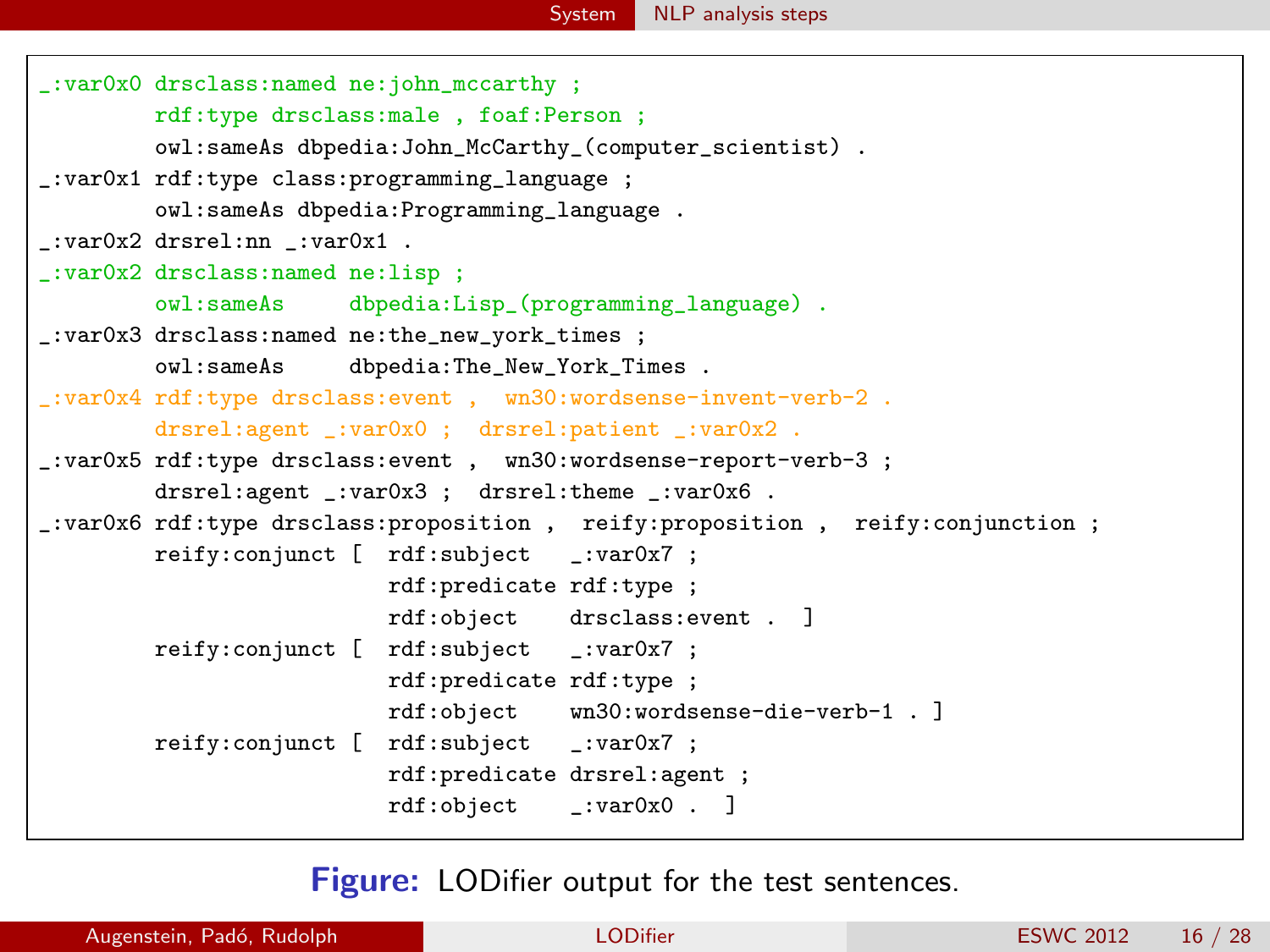```
_:var0x0 drsclass:named ne:john_mccarthy ;
        rdf:type drsclass:male , foaf:Person ;
        owl:sameAs dbpedia:John_McCarthy_(computer_scientist) .
_:var0x1 rdf:type class:programming_language ;
        owl:sameAs dbpedia:Programming_language .
_:var0x2 drsrel:nn _:var0x1 .
_:var0x2 drsclass:named ne:lisp ;
        owl:sameAs dbpedia:Lisp_(programming_language) .
_:var0x3 drsclass:named ne:the_new_york_times ;
        owl:sameAs dbpedia:The_New_York_Times .
_:var0x4 rdf:type drsclass:event , wn30:wordsense-invent-verb-2 .
        drsrel:agent _:var0x0 ; drsrel:patient _:var0x2 .
_:var0x5 rdf:type drsclass:event , wn30:wordsense-report-verb-3 ;
        drsrel:agent :var0x3 : drsrel:theme :var0x6.
_:var0x6 rdf:type drsclass:proposition , reify:proposition , reify:conjunction ;
        reify:conjunct [ rdf:subject _:var0x7 ;
                          rdf:predicate rdf:type ;
                         rdf:object drsclass:event . ]
        reify:conjunct [ rdf:subject _:var0x7 ;
                          rdf:predicate rdf:type ;
                         rdf:object wn30:wordsense-die-verb-1 . ]
        reify:conjunct [ rdf:subject _:var0x7 ;
                          rdf:predicate drsrel:agent ;
                          rdf:object _:var0x0 . ]
```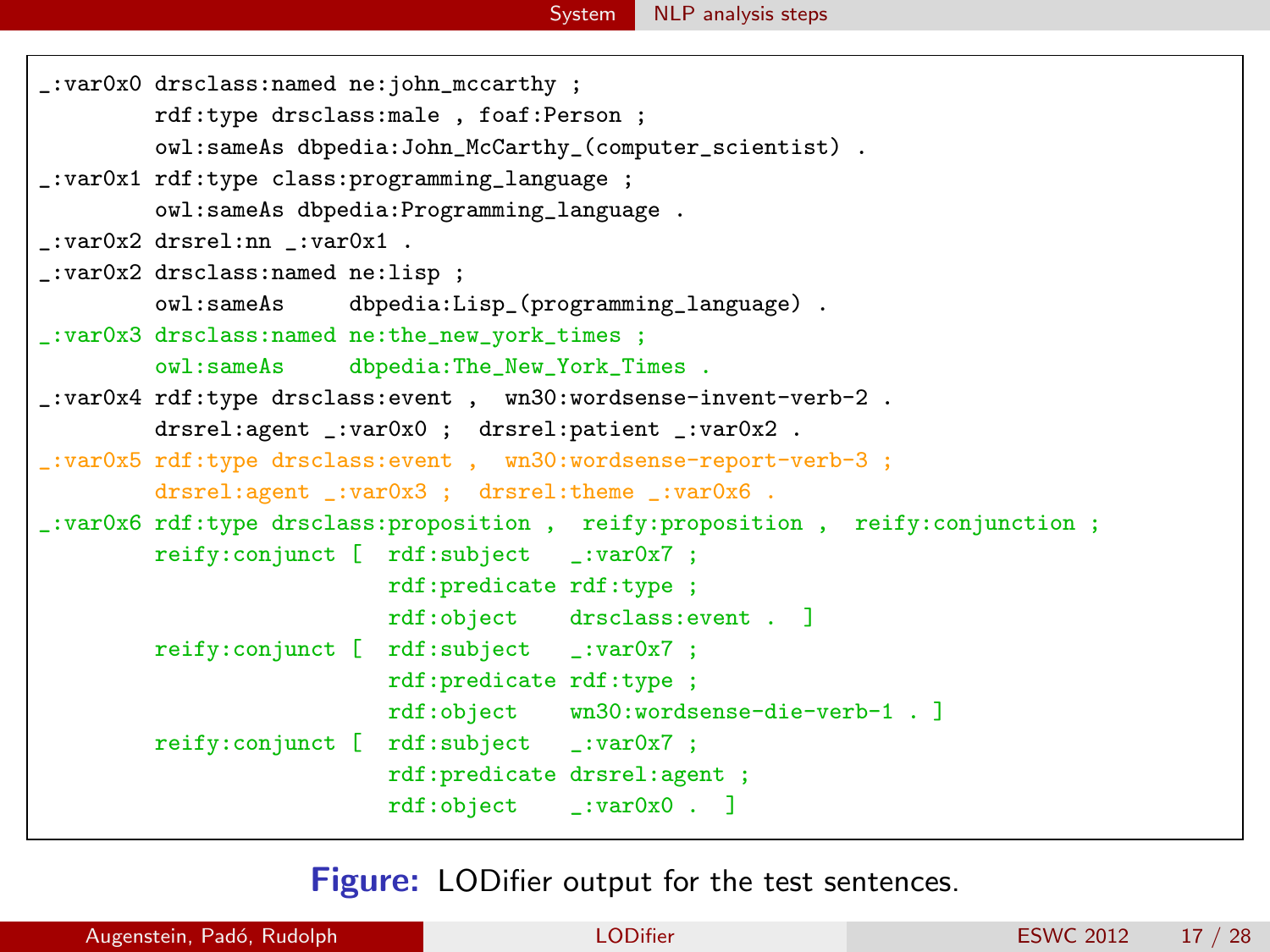```
_:var0x0 drsclass:named ne:john_mccarthy ;
        rdf:type drsclass:male , foaf:Person ;
        owl:sameAs dbpedia:John_McCarthy_(computer_scientist) .
_:var0x1 rdf:type class:programming_language ;
        owl:sameAs dbpedia:Programming_language .
_:var0x2 drsrel:nn _:var0x1 .
_:var0x2 drsclass:named ne:lisp ;
        owl:sameAs dbpedia:Lisp_(programming_language) .
_:var0x3 drsclass:named ne:the_new_york_times ;
        owl:sameAs dbpedia:The_New_York_Times .
_:var0x4 rdf:type drsclass:event , wn30:wordsense-invent-verb-2 .
        drsrel:agent _:var0x0 ; drsrel:patient _:var0x2 .
_:var0x5 rdf:type drsclass:event , wn30:wordsense-report-verb-3 ;
        drsrel:agent _:var0x3 ; drsrel:theme _:var0x6 .
_:var0x6 rdf:type drsclass:proposition , reify:proposition , reify:conjunction ;
        reify:conjunct [ rdf:subject _:var0x7 ;
                          rdf:predicate rdf:type ;
                          rdf:object drsclass:event . ]
        reify:conjunct [ rdf:subject _:var0x7 ;
                          rdf:predicate rdf:type ;
                         rdf:object wn30:wordsense-die-verb-1 . ]
        reify:conjunct [ rdf:subject _:var0x7 ;
                          rdf:predicate drsrel:agent ;
                          rdf:object _:var0x0 . ]
```
<span id="page-17-0"></span>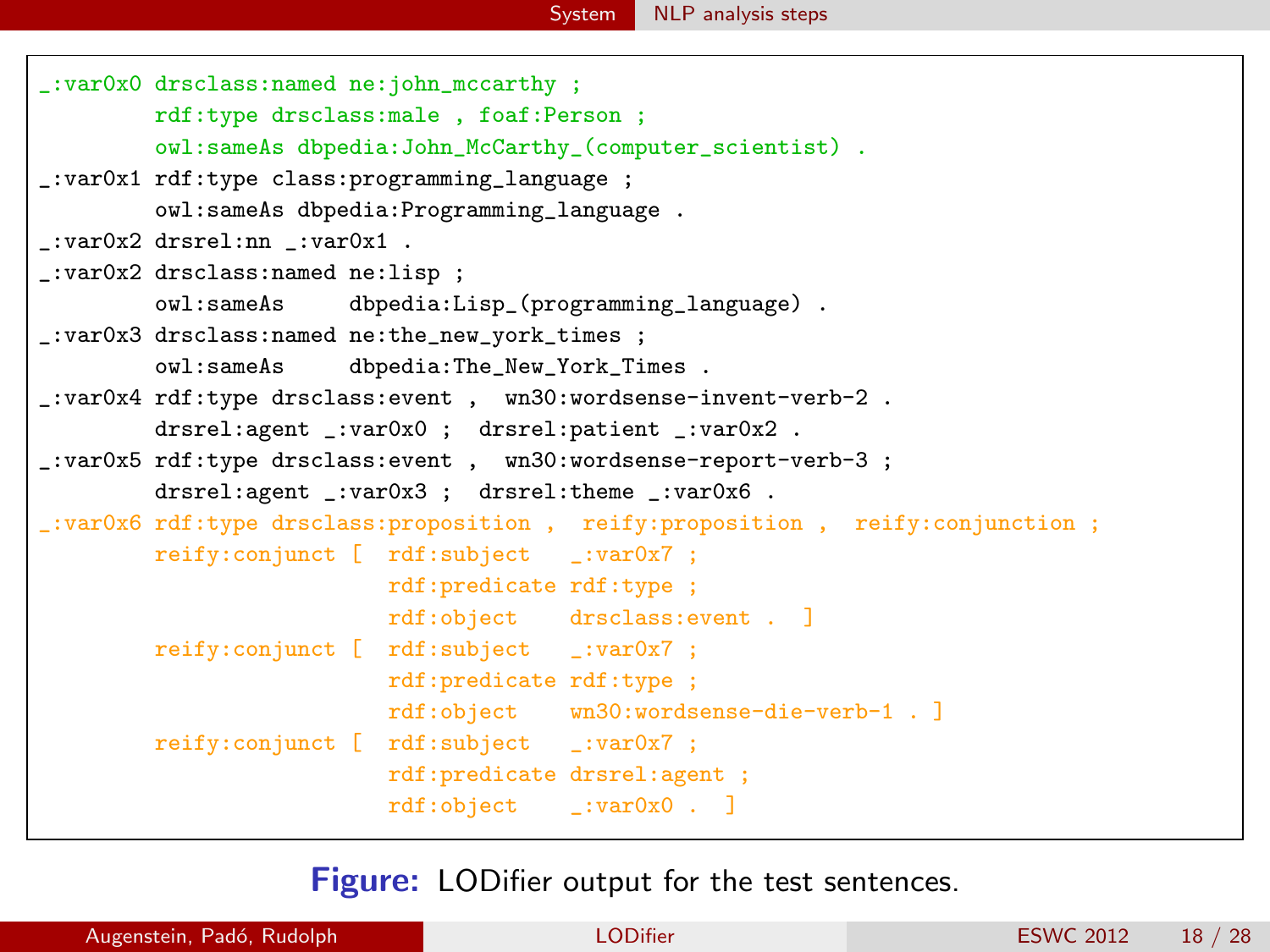#### Evaluation overview

#### Task:

- Assess document similarity
- Story link detection task, part of topic detection and tracking (TDT) family of tasks

### Data:

- $\bullet$  TDT-2 benchmark dataset  $^5$
- Consists of newspaper, TV and radio news in English, Arabic and Mandarin
- Subset: English language, only newspaper articles
- 183 positive and negative document pairs

<span id="page-18-0"></span><sup>5</sup> <http://projects.ldc.upenn.edu/TDT2/>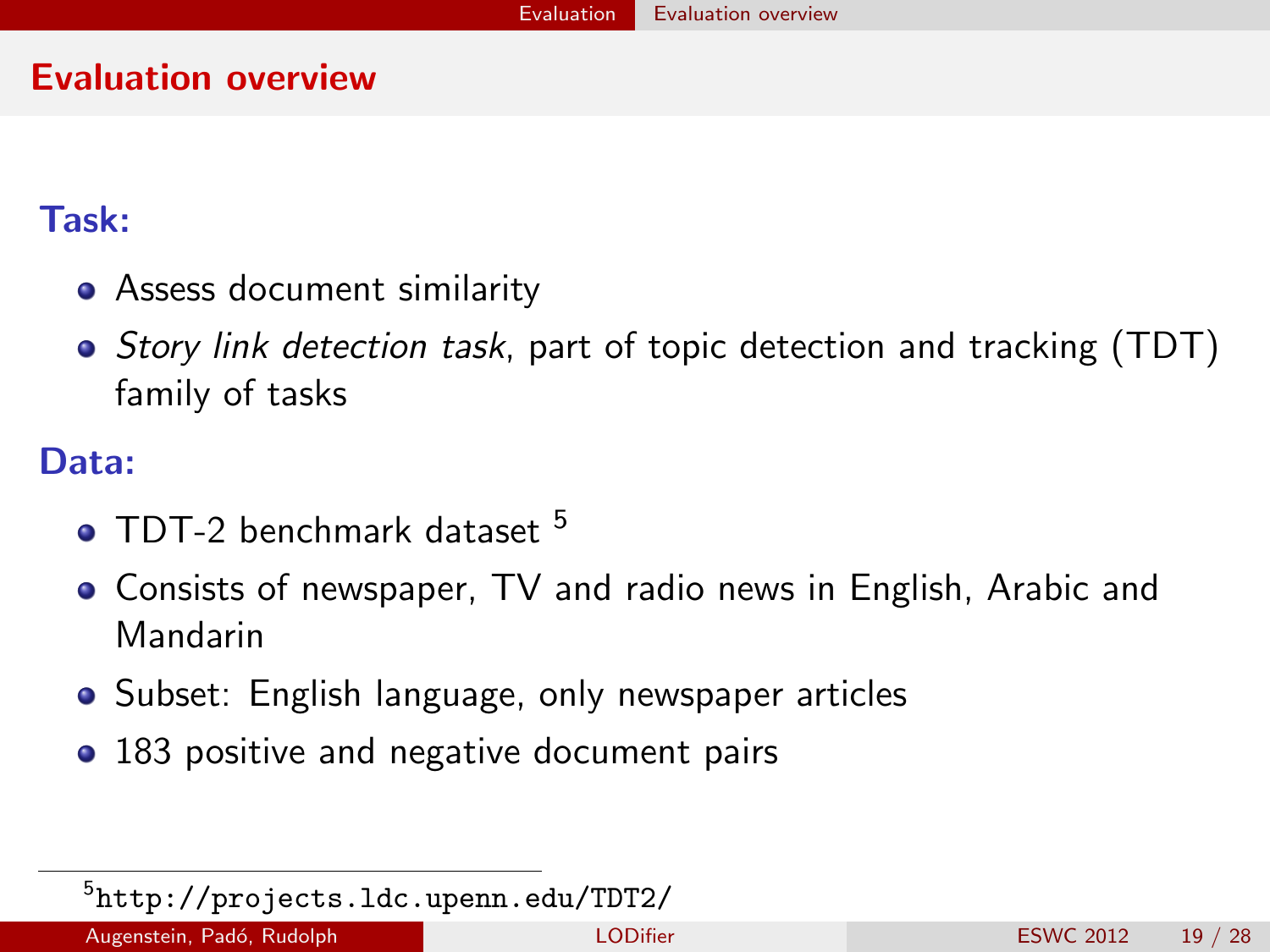#### Evaluation overview

#### Method:

- Define various document similarity measures
	- Measures without structural information
	- Measures with structural information
- Documents are predicted to have the same topic if they have a similarity of  $\theta$  or more
- <span id="page-19-0"></span> $\bullet$   $\theta$  is determined with supervised learning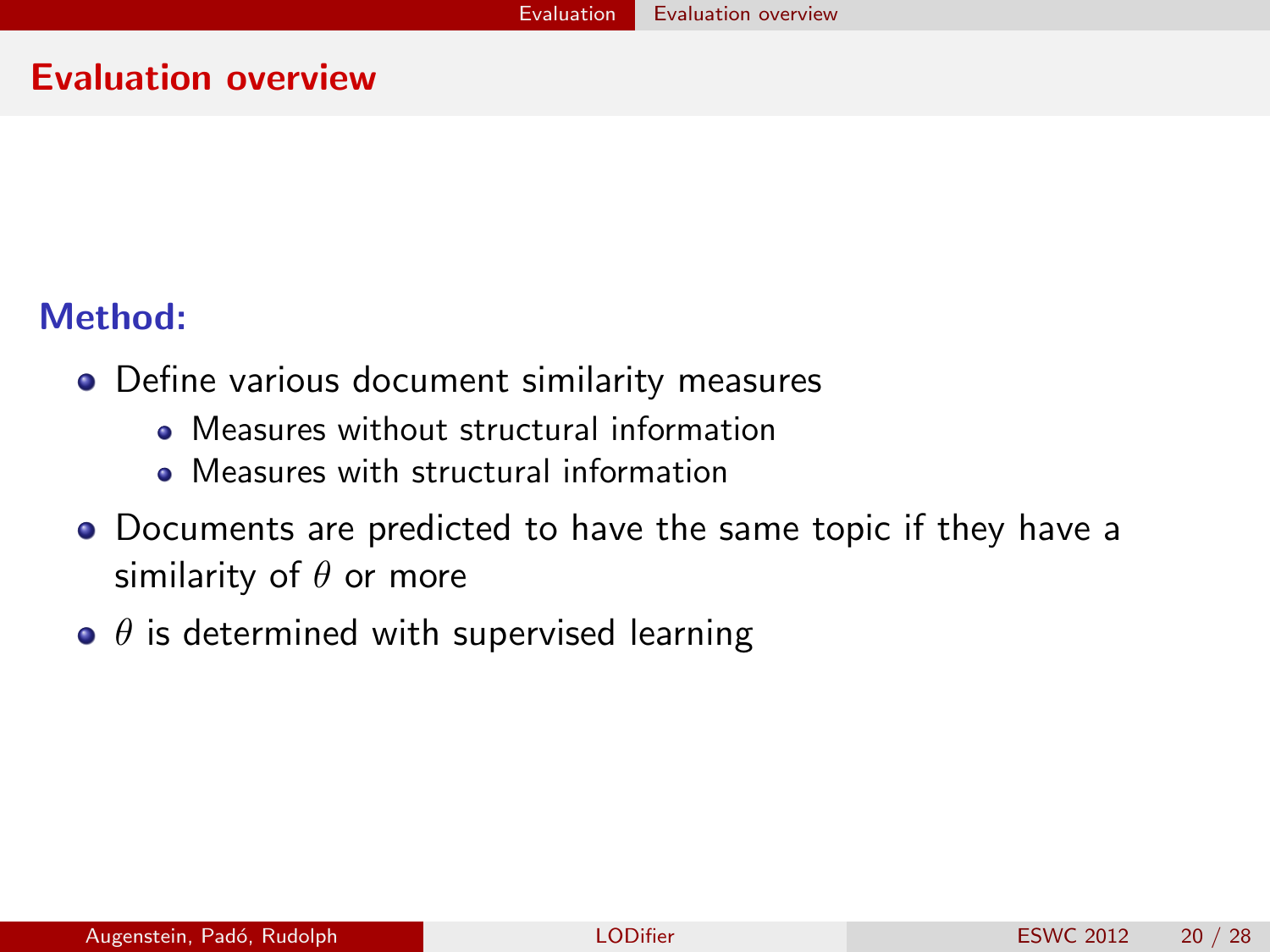#### Similarity measures without structure:

- Random baseline
- **Bag-of-words baseline**: Word overlap between the two documents in a document pair
- <span id="page-20-0"></span>Bag-of-URI baseline: URI overlap between two RDF documents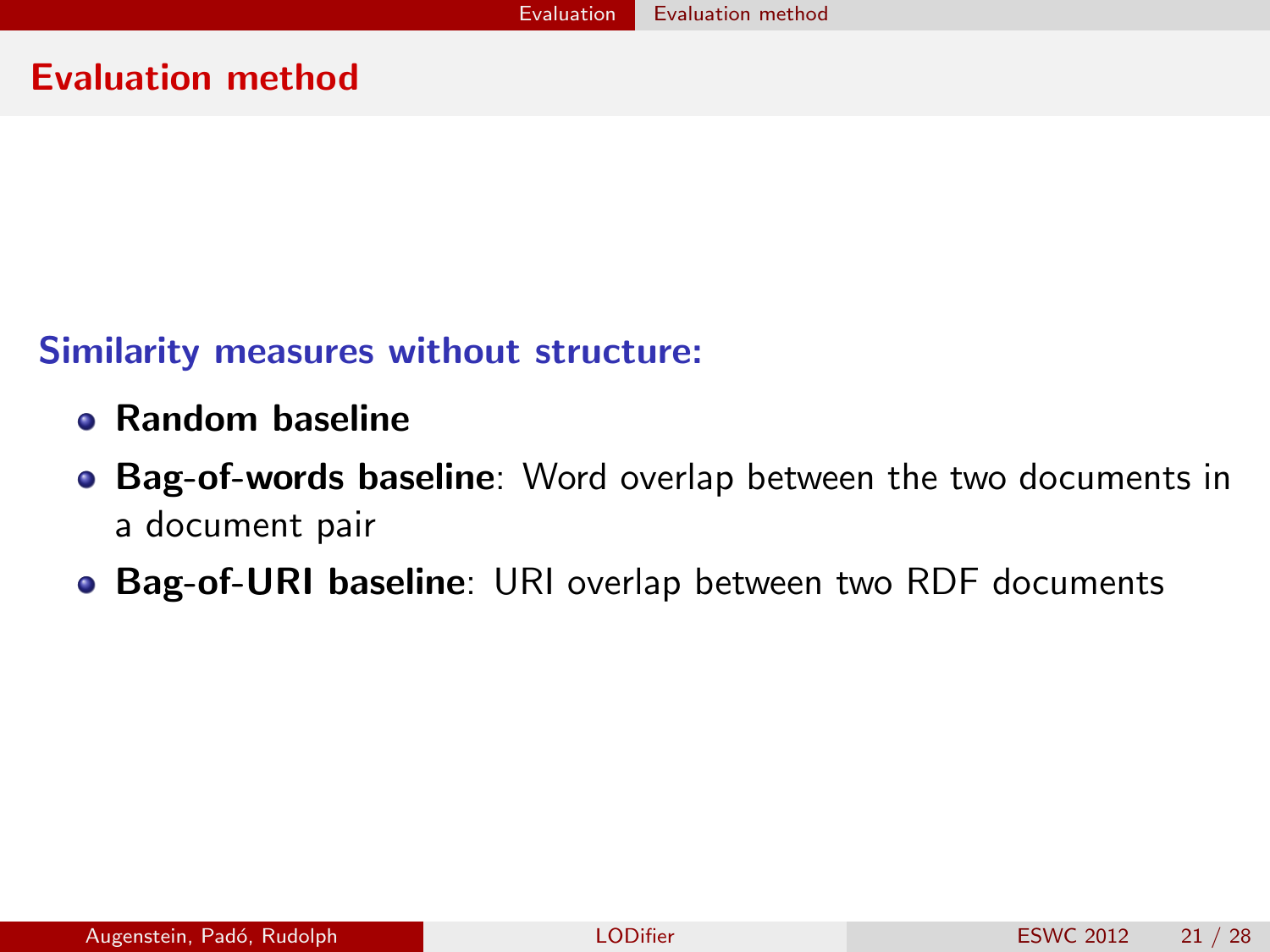#### URI class variants:

- <span id="page-21-0"></span>Three variants for URI baseline: Take the relative importance of various URI classes into account
	- Variant 1: All NEs identified by Wikifier, all words successfully disambiguated by UKB (namespaces dbpedia:, wn30:)
	- Variant 2: Adds all NEs recognized by Boxer (namespace ne:)
	- Variant 3: Further adds the URIs for all words that were not recognized by Wikifier, UKB or Boxer (namespace class:)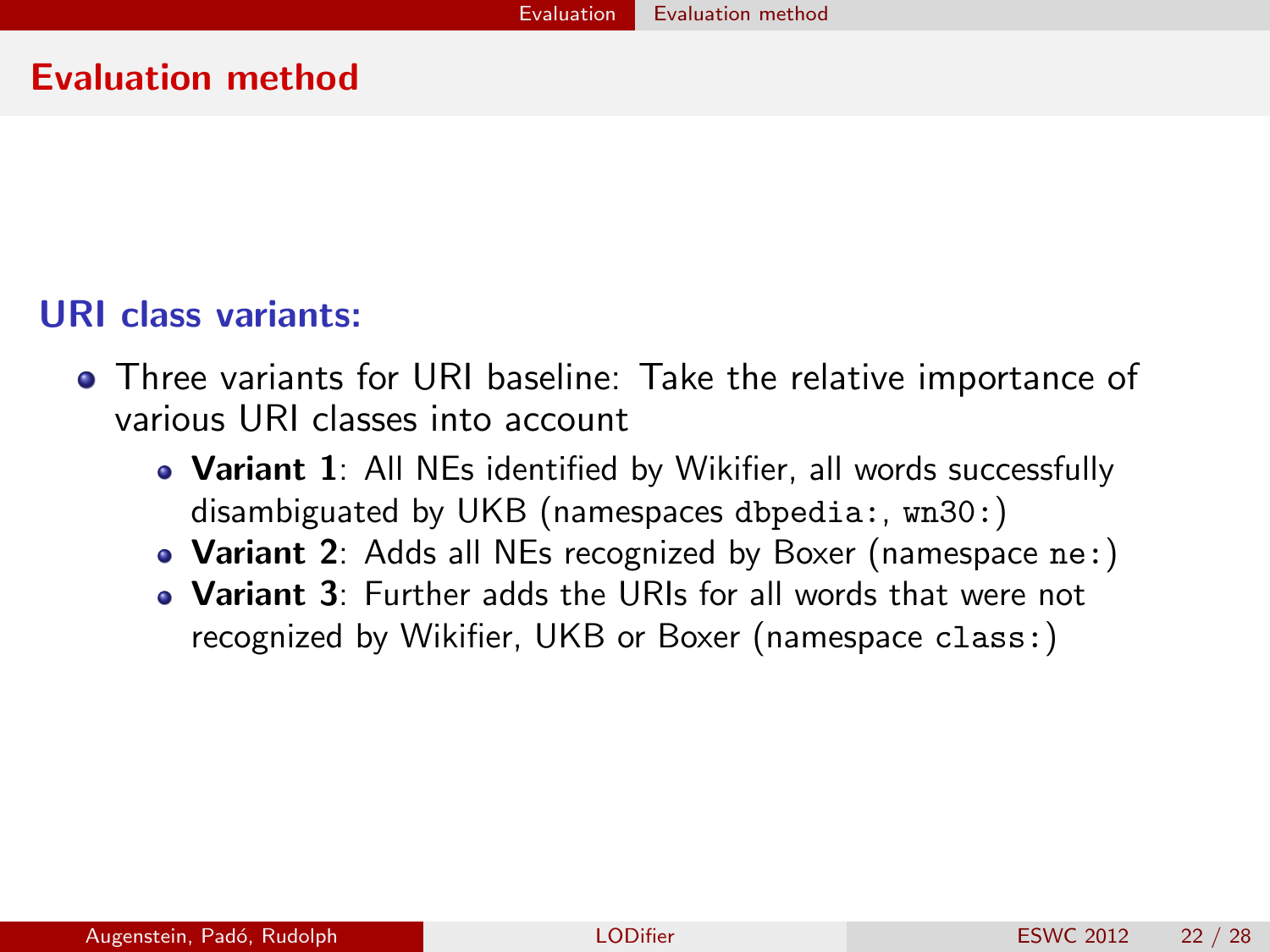#### Extended setting:

- Aims at drawing more information from LOD cloud into the similarity computation
- <span id="page-22-0"></span>• The generated RDF graph is enriched by:
	- DBpedia categories (namespace dbpedia:)
	- WordNet synsets and WordNet senses related to the URIs in the generated graph (namespace wn30:)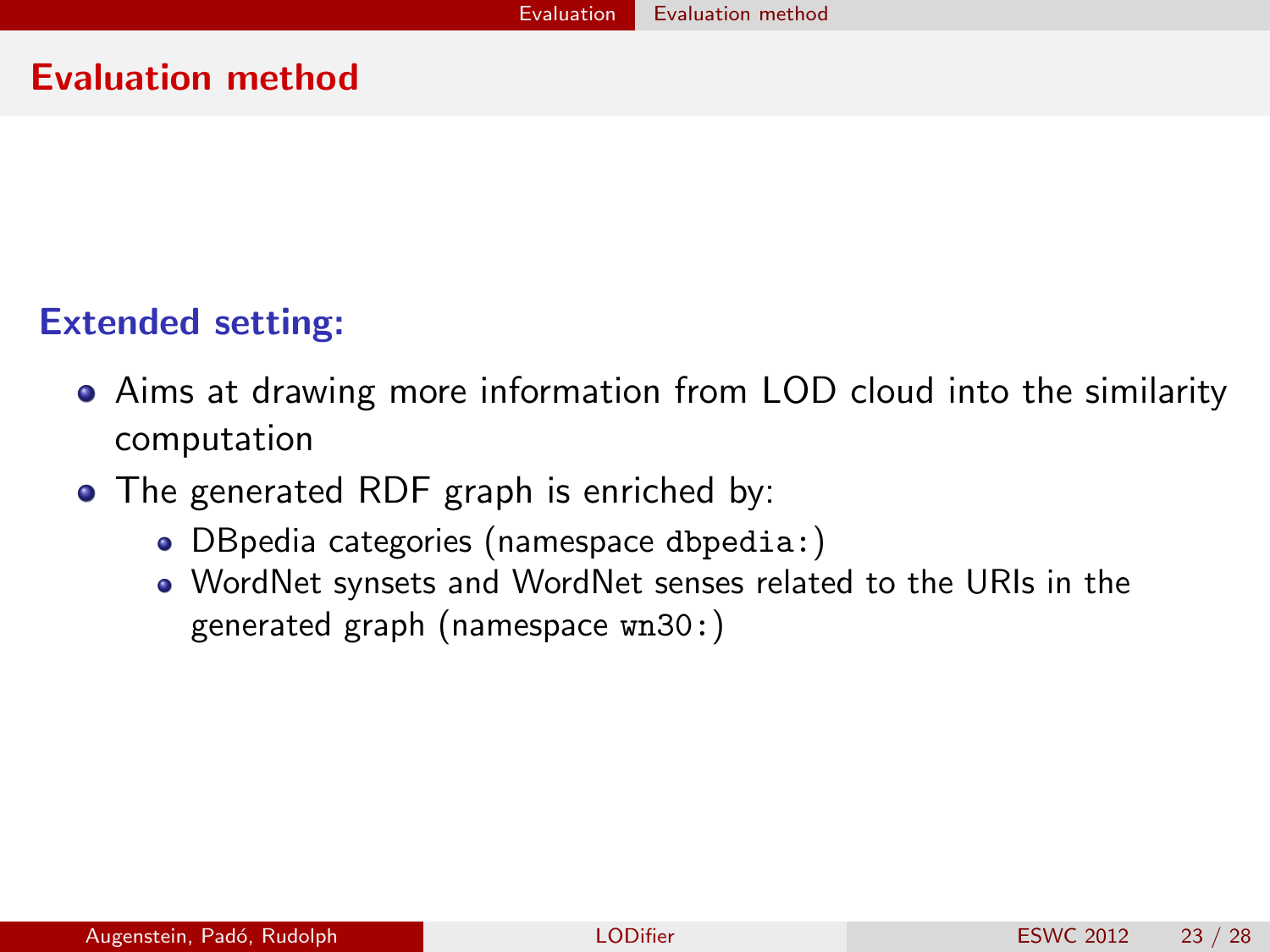#### Similarity measures with structure:

- Full-fledged graph similarity measures, e.g. based on isomorphic subgraphs, are infeasible due to the size of the RDF graphs
- **Our similarity measures are based on the shortest paths between** relevant nodes
- <span id="page-23-0"></span>● Our intuition is that short paths between URI pairs denote relevant semantic information and we expect they are related by a short path in other documents as well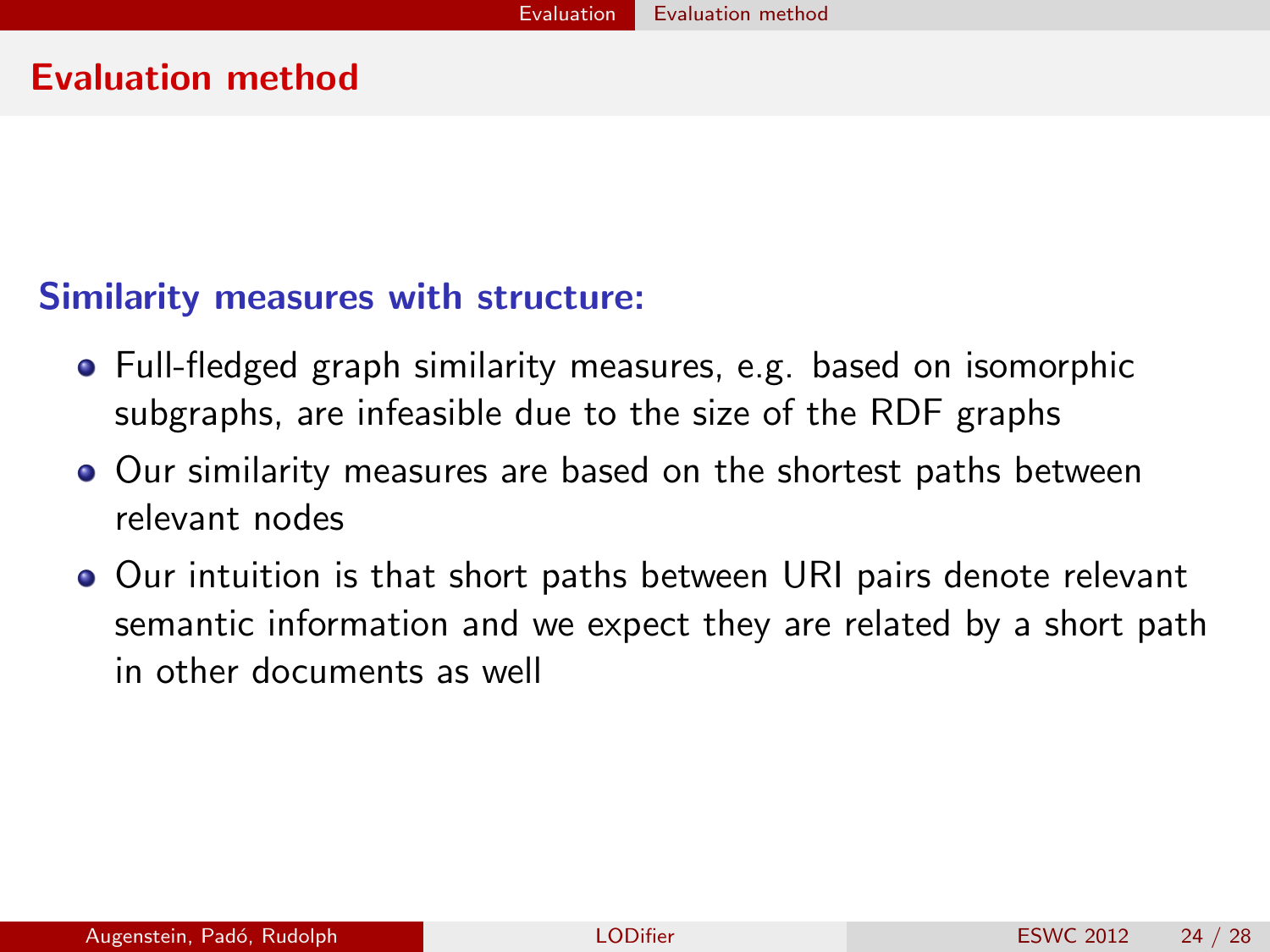#### Similarity measures with structure:

$$
\text{proSim}_{k,Rel, f}(G_1, G_2) = \frac{\displaystyle\sum_{a,b \in Rel(G_1)} f(\ell(a,b))}{\displaystyle\sum_{a,b \in C_k(G_1) \cap C_k(G_2)} \over \displaystyle\sum_{a,b \in Rel(G_1) \atop \langle a,b \rangle \in C_k(G_1)} f(\ell(a,b))}
$$

 $k$ : path length, Rel: semantic relations, f: similarity function

- proSim<sub>cnt</sub>: Uses  $f(\ell) = 1$ , i.e., just counts the number of paths irrespective of their length
- proSim<sub>len</sub>: Uses  $f(\ell) = 1/\ell$ , giving less weight to longer paths √
- <span id="page-24-0"></span>pro $\mathsf{Sim}_{\mathsf{sqlen}}\colon \mathsf{Uses}\;f(\ell) = 1/$  $\ell$ , discounting long paths less aggressively than proSim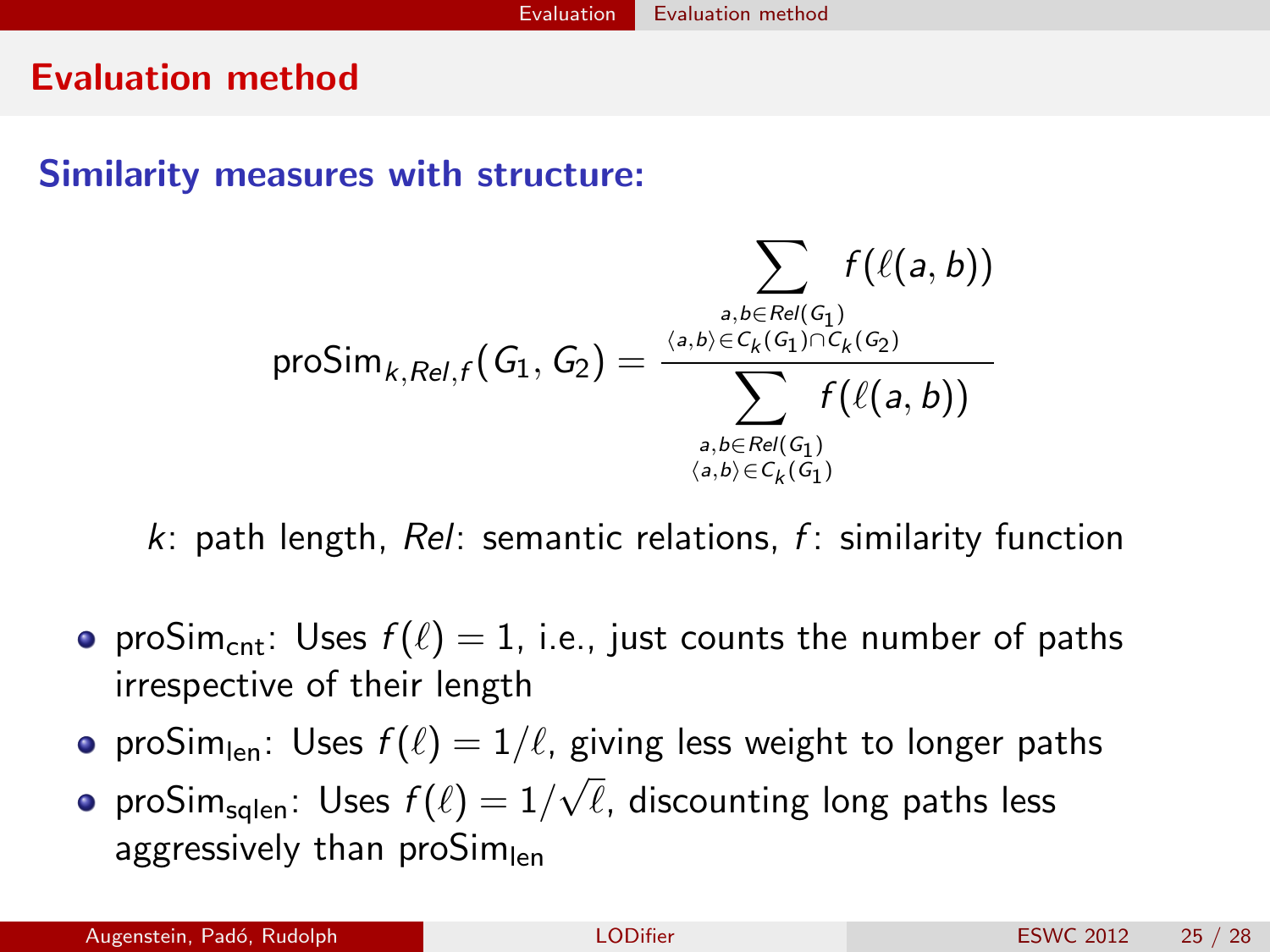### **Results**

<span id="page-25-0"></span>

| Model                                      | normal | extended |  |  |
|--------------------------------------------|--------|----------|--|--|
| Similarity measures without structure      |        |          |  |  |
| Random Baseline                            | 50.0   |          |  |  |
| Bag of Words                               | 63.0   |          |  |  |
| Bag of URIs (Variant 3)                    | 73.4   | 76.4     |  |  |
| Similarity measures with structure         |        |          |  |  |
| proSim <sub>cnt</sub> (k=6, Variant 1)     | 77.7   | 77 6     |  |  |
| proSim <sub>cnt</sub> (k=6, Variant 2)     | 79.2   | 79.0     |  |  |
| proSim <sub>cnt</sub> ( $k=8$ , Variant 3) | 82.1   | 81.9     |  |  |
| proSim <sub>len</sub> (k=6, Variant 3)     | 81.5   | 81.4     |  |  |
| proSim <sub>sqlen</sub> (k=8, Variant 3)   | 81 1   | 80.9     |  |  |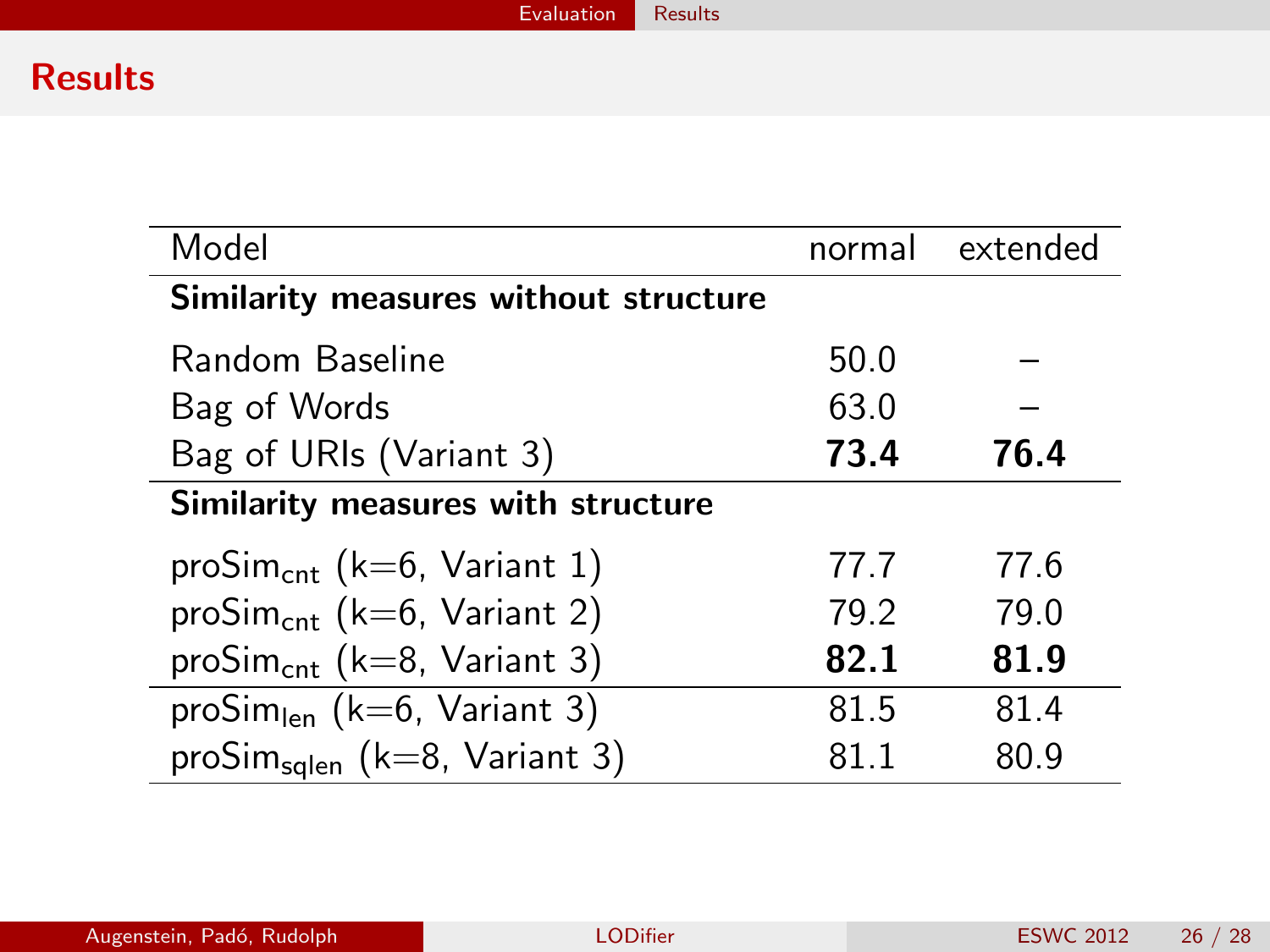#### **Summary**

#### Main contributions:

- Service for the LOD community that can be used in different scenarios that can profit from structural representation of text
- Combination of well-established concepts and systems in a deep semantic pipeline
- **Linking existing NLP technologies to the LOD cloud**
- Evaluation of LODifier in a topic link detection task gives clear evidence of its potential

#### Possible future work directions:

- Instead of a pipeline approach, simultaneously consider information from the NLP components to allow interaction between them
- <span id="page-26-0"></span>**• Test LODifier in different scenarios**